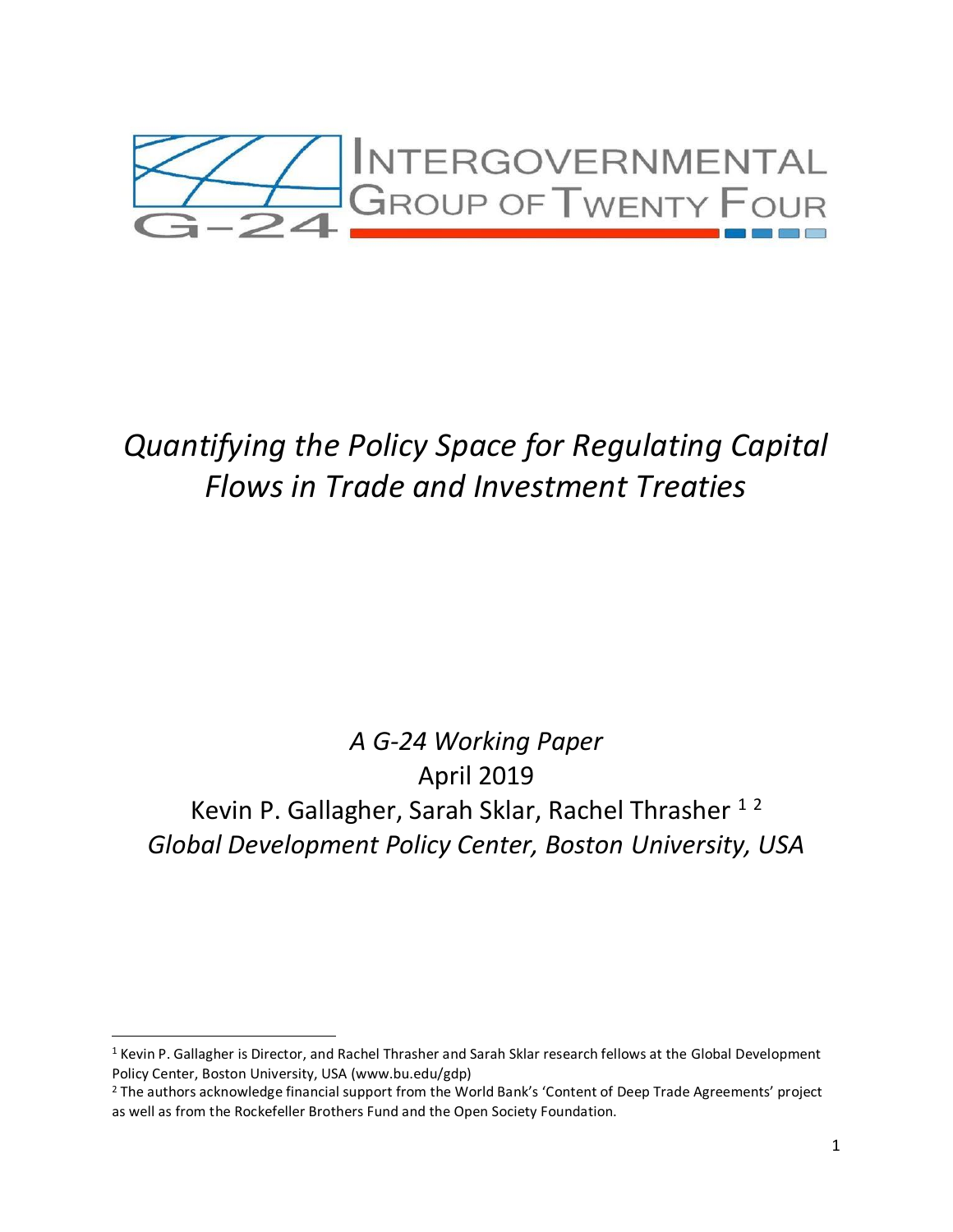# **Abstract**

The International Monetary Fund as well as many in the academic community have identified that some trade and investment treaties restrict the ability of nation states to regulate volatile capital flows in order to prevent and mitigate financial instability. This paper summarizes that literature and then quantifies the variation across over 200 trade and investment treaties with respect to their level of policy space for capital flow management measures (CFMs). With these data we measure the level of stringency of a particular treaty by creating a composite score and then examine the collective level of policy space across the global treaty system. Our findings are as follows:

- In terms of the total number of treaties, we find that the majority of trade and investment treaties leave significant policy space for regulating cross border finance in the world economy. South-South treaties tend to have the most policy space, whereas North-South and North-North treaties have less.
- When weighted by the level of trade and foreign investment however, we find that those treaties with the least amount of policy space for CFMs represent 68 percent of world GDP and 76 percent of global capital flows. What is more, it appears that the global trend is toward treaties without the policy space for appropriate regulation.
- Our findings may be underestimates given the consistent practice of international tribunals allowing more stringent treaty terms to be imported into more flexible treaties through 'most-favored-nation' clauses.

From a policy perspective we have identified a major inconsistency across the global economic governance system. Whereas the IMF board, the G20, and the Bank of International Settlements have all reiterated the need for policy space to regulate capital flows within the space provided under the IMF Articles of Agreement, the international trade and investment system is increasingly taking away that policy space (IMF, 2012b; G20 2011; BIS, 2009). The world economy lacks a global body to address inconsistencies across global treaty regimes. Whereas the IMF has recommended that new treaties have the proper policy space, even if such a recommendation was carried out, the world economy would still have hundreds of treaties (not including thousands of bilateral investment treaties) that do not permit trade and investment treaties. These inconsistencies should be addressed at the IMF, G20, in the United Nations system, and in the trade and investment regime itself.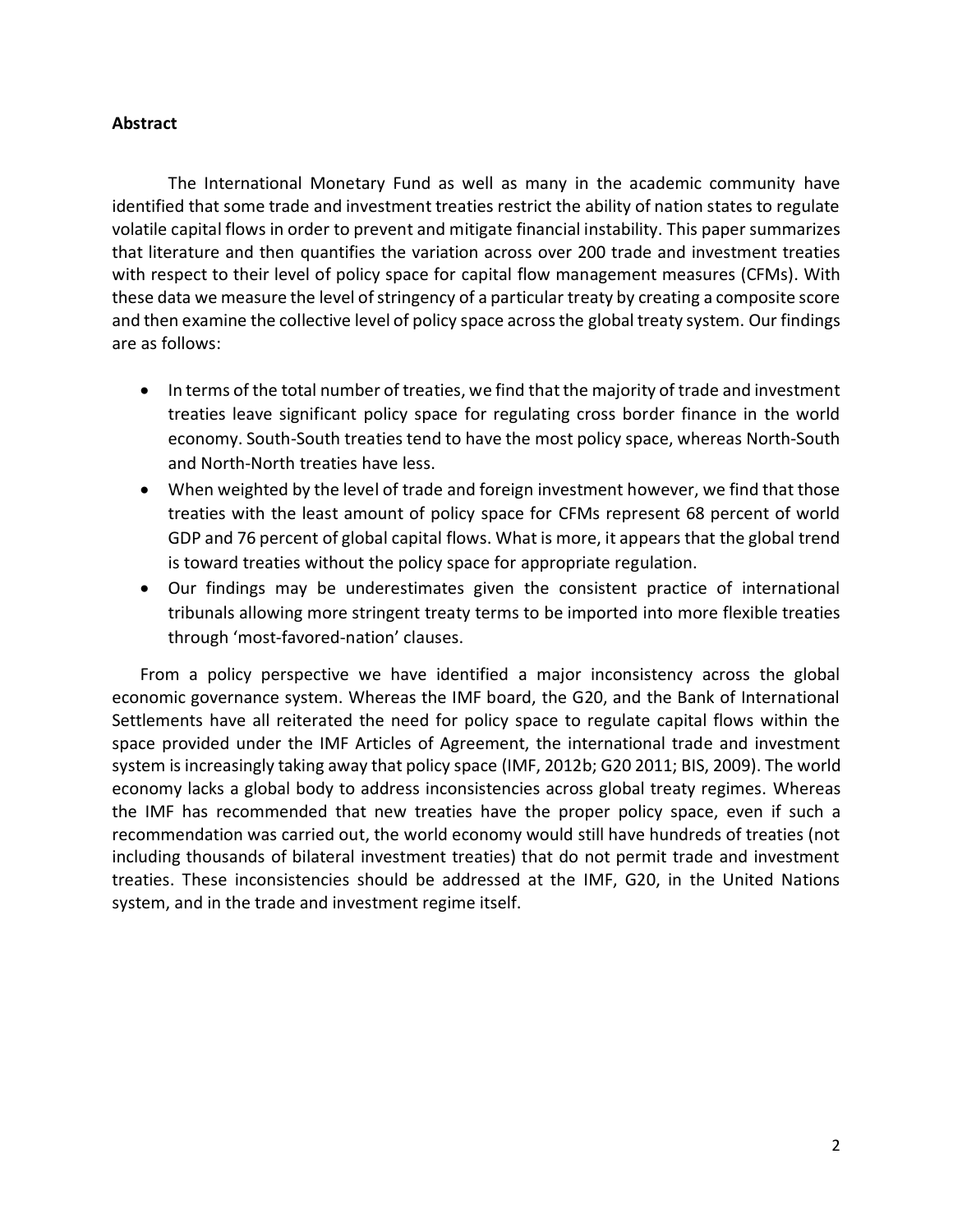#### **I. Introduction**

Leading up to and in the wake of the global financial crisis, there has been a significant amount of literature in the economics profession that has shown how regulating cross-border financial flows helps prevent and mitigate financial crises. This literature played a role in the political economy of the post-global financial crises governance architecture where the International Monetary Fund (IMF), G20, and other international bodies recommitted policy frameworks to enable nations to regulate cross-border financial flows (IMF, 2012b; G-20, 2011; BIS, 2009).. In parallel to this research, a growing body of legal scholarship has shown that trade and investment treaties can be at odds with the policies of the IMF and G20—so much so that the IMF may advise or require countries to deploy policies to prevent and mitigate financial crises in a manner that might also violate the country's obligations under a trade and investment treaty. A comprehensive review of this literature is beyond the scope of this paper but can be found in Jeanne et al. (2012) and Gallagher (2015).

A wave of new thinking has occurred in the economics profession on these questions in recent years. According to the 'new welfare economics of capital controls,' unstable capital flows to [emerging markets](http://blogs.ft.com/beyond-brics/) can be viewed as negative externalities on recipient countries. Therefore, regulations on cross-border capital flows are seen as tools to correct for market failures that can make markets work better and enhance growth, not worsen it. This work has been developed by economists Anton Korinek, Olivier Jeanne, and others, and is summarized by Korinek in the August 2011 issue of the *[IMF Economic Review](http://www.palgrave-journals.com/imfer/journal/v59/n3/index.html)* (Korinek, 2011)*.* According to this research, externalities are generated by capital flows because individual investors and borrowers do not know what the effects of their financial decisions will be on the level of financial stability in a particular nation. A better analogy than protectionism would be the case of an individual firm not incorporating its contribution to urban air pollution. Like in the case of pollution, the polluting firm can accentuate the environmental harm done by its activity, in the case of capital flows, a foreign investor might tip a nation into financial difficulties and even a financial crisis. This is a classic market failure argument and calls for what is referred to as a Pigouvian tax that will correct for the market failure and make markets work more efficiently.

Of course, economists such as [Keynes argued long ago](http://www.jstor.org/stable/2724749) that capital controls are important to prevent crises and to maintain an independent monetary policy that can strive for full employment and financial stability. This new work, however, elegantly models capital flows and capital controls in a broader contemporary economics context, and thus, could be seen by some to be a more rigorous justification for policy action on capital flows (see Gallagher, 2015, for a full treatment of this literature).

Under these circumstances, regulations on cross-border financial transactions can be effective to smooth the inflows and outflows of capital and protect developing economies. Most existing regulations target highly short-term capital inflows, usually conducted for speculative purposes. For example, Colombia's 2007 regulations required foreign investors to set aside a percentage of their investment in the central bank, which helped that nation escape some of the damage from the global financial crisis (Coelho & Gallagher, 2012). Magud et al. (2011) conduct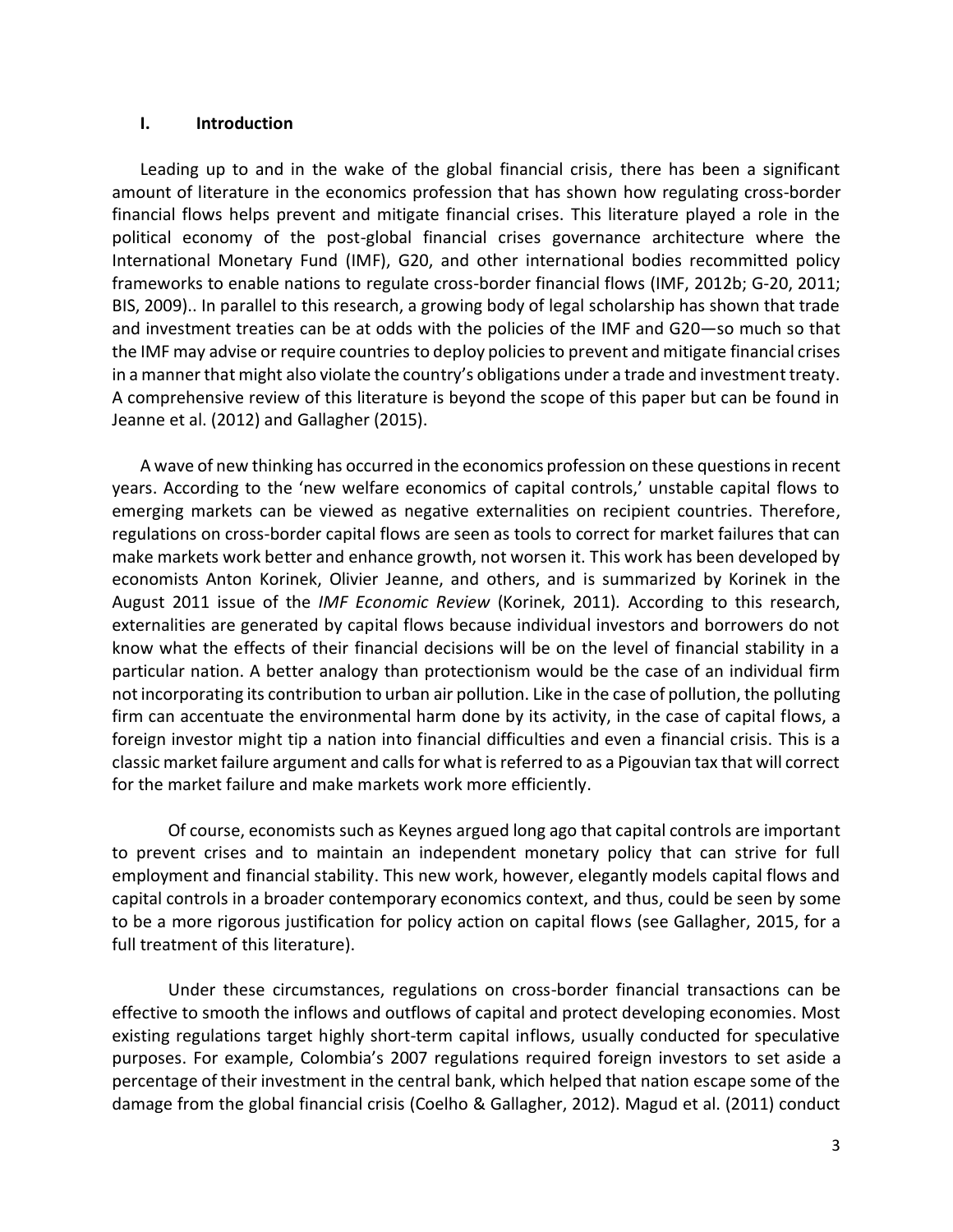an exhaustive review of the econometric literature on this matter for the National Bureau of Economic Research, and conclude that the regulations on capital inflows have been effective in preventing financial instability and controls on outflows, in the case of Malaysia during the Asian Financial Crisis of the 1990s, were effective as well (Magud et al., 2011). A pathbreaking IMF study found found that capital controls helped buffer some of the worst effects of the financial crisis in some developing countries. In lieu of these findings, the IMF now endorses the use of capital account regulations as a part of the macroeconomic policy toolkit (Ostry et al., 2010).

On December 3, 2012, the IMF made public an Executive-Board approved "institutional view" on capital account liberalization and the management of capital flows. In a nutshell, the IMF's new '[institutional view](http://www.imf.org/external/pp/longres.aspx?id=4720)' is that nations should *eventually* and sequentially open their capital accounts, and maintain 'capital flow management measures' (CFMs) in the toolkit to smooth the capital flow cycle. This is indeed in contrast with IMF advice and program design in the 1990s when nations were uniformly required to open their capital accounts regardless of the strength of a nation's institutions (Abdelal, 2007; Chwieroth, 2010). The IMF now recognizes that capital flows also bring risk, particularly in the form of capital inflow surges and sudden stops, that can cause a great deal of financial instability. Under such conditions, according to the new 'institutional view,' the IMF may recommend the use of capital controls to prevent or mitigate such instability in official country consultations or Article IV reports. In other words, the IMF now sanctions staff and management to recommend the use of capital controls to nations under certain circumstances (IMF, 2012b). Indeed, since the institutional view has been in place, the IMF has significantly advised countries to put in place regulations through their Article IV reports, and has even required countries to put in place regulations under Stand by Arrangements (see Grabel & Gallagher, 2015; Tian & Gallagher, 2017).

The governance conundrum is that an increasing number of trade and investment treaties make it difficult to regulate the inflow or outflow of capital to prevent and mitigate financial crises. The IMF articles of agreement give nations the full policy space to regulate cross-border finance, and the IMF institutional view gives guidance to the IMF regarding when to outright recommend or require such regulations (see Gallagher, 2015). Many papers have pointed toward the problems that trade and investment treaties create for domestic policy-making in general and capital flow management measures in particular (see, e.g., Siegel, 2004, 2013; Thrasher & Gallagher, 2010; Gallagher, 2015). Academics and practitioners alike acknowledge the role of these agreements in binding country hands from imposing capital controls. Commitments at the World Trade Organization (WTO) may proscribe certain capital account regulations through the national treatment and most-favored-nation rules, as well as rules on payments and transfers, market access, and domestic regulation all largely under the General Agreement on Trade in Services (Tucker, 2013). There are exceptions, of course, permitting capital flow measures for balance of payments crises and "prudential reasons," the exact scope of which has yet to be determined. Moreover, disputes are settled in the WTO among nation states, and have to show significant damage to a party in order to be filed.

In addition to the WTO commitments, most countries are also members of free trade agreements, which further limit their use of capital controls, either through broader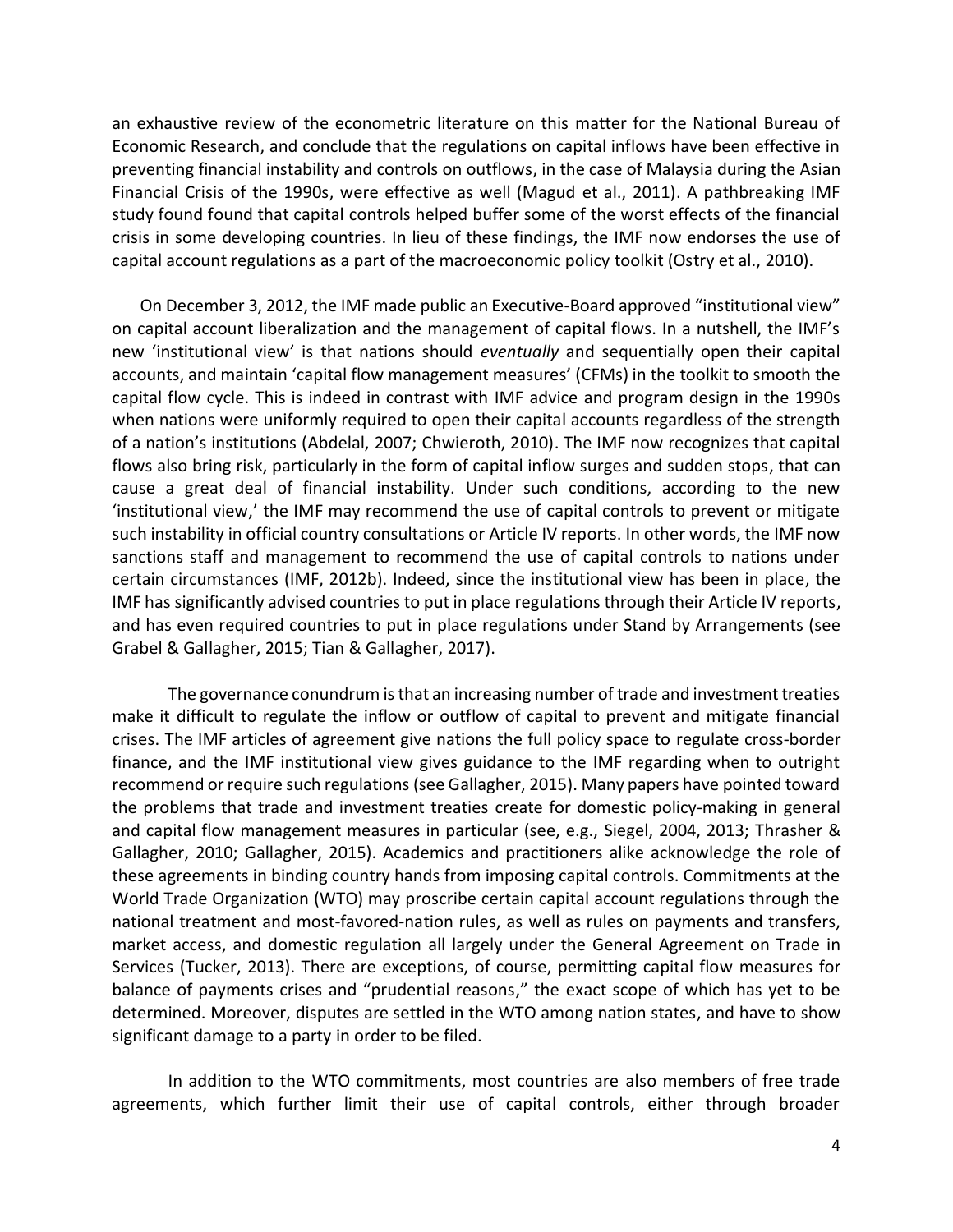commitments, more limited exceptions, or stronger enforcement mechanisms (Siegel, 2012). Legal scholars have demonstrated that U.S. trade and investment treaties explicitly deem regulations of cross-border financial transactions as actionable measures that can trigger investor-state claims (Viterbo, 2012; Siegel, 2004, 2013) The Transfers provisions in the investment chapters of trade treaties, or in stand-alone bilateral investment treaties (BITS), require that capital be allowed to flow between trading partners 'freely and without delay.' This is reinforced in trade treaties' chapters on financial services that often state that nations are not permitted to pose 'limitations on the total value of transactions or assets in the form of numerical quotas.' Many other nations' treaties are stringent with respect to regulating capital flows, but have broader exceptions. The [Canada-Chile Free Trade Agreement \(FTA\)](http://www.international.gc.ca/trade-agreements-accords-commerciaux/agr-acc/chile-chili/chap-g26.aspx?lang=en#I)**,** the [EU-Korea FTA](http://trade.ec.europa.eu/doclib/docs/2009/october/tradoc_145177.pdf)**,** the [Japan-Peru BIT](http://www.unctad.org/sections/dite/iia/docs/bits/japan_peru.pdf)**,** and the [Japan-Korea BIT](http://www.unctad.org/sections/dite/iia/docs/bits/korea_japan.pdf) (just to name a few) all grant greater flexibility for capital controls, and the World Trade Organization, while still restrictive to some extent, also leaves nations with more policy space (Hagan, 2000; Viterbo, 2012).

U.S. trade and investment treaties explicitly deem regulations of cross-border financial transactions as actionable measures that can trigger investor-state claims. The Transfers provisions in the investment chapters of trade treaties, or in stand alone bi-lateral investment treaties (BITS), require that capital be allowed to flow between trading partners "freely and without delay." This is reinforced in trade treaties' chapters on financial services that often state that nations are not permitted to pose "limitations on the total value of transactions or assets in the form of numerical quotas" across borders.

In the financial services chapters of U.S. trade treaties, and in U.S. BITS, there is usually a section on "exceptions." One exception, informally referred to as the "prudential exception," usually has language similar to the following from the US-Peru trade treaty:

Financial Services chapter: Article 12.10: Exceptions

1. Notwithstanding any other provision of this Chapter or Chapter Ten (Investment),

Fourteen (Telecommunications), or Fifteen (Electronic Commerce), including specifically Articles 14.16 (Relationship to Other Chapters) and 11.1 (Scope and Coverage) with respect to the supply of financial services in the territory of a Party by a covered investment, a Party shall not be prevented from adopting or maintaining measures for prudential reasons, including for the protection of investors, depositors, policy holders, or persons to whom a fiduciary duty is owed by a financial institution or cross-border financial service supplier, or to ensure the integrity and stability of the financial system. Where such measures do not conform with the provisions of this Agreement referred to in this paragraph, they shall not be used as a means of avoiding the Party's commitments or obligations under such provisions*.*

CFMs are [not seen](http://worldtradelaw.typepad.com/ielpblog/2011/01/applicability-of-the-nafta-prudential-carveout-to-capital-controls.html) as permissible under this exception. This has been communicated by the United States Trade Representative and in 200[3 testimony](http://www.stanford.edu/~johntayl/taylorspeeches/Financial%20Services%20and%20Capital%20Transfer%20Provisions%20%281%20Apr%2003%29.doc) by the Under Secretary of Treasury for International Affairs to the U.S. Congress (Taylor, 2003). While the broader financial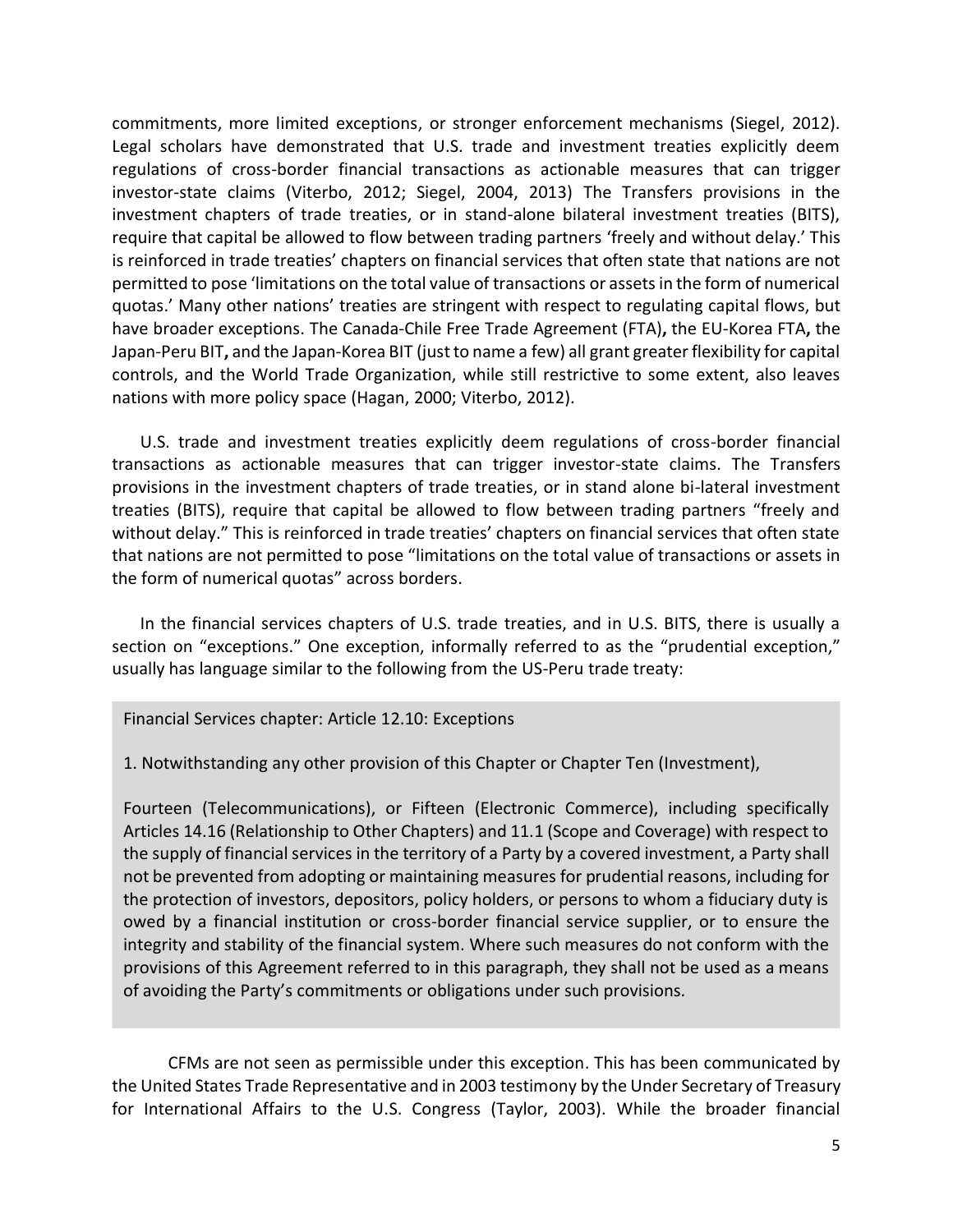community has generally understood 'prudential' to mean boad measures to prevent financial instability, the United States has adopted a much narrower definition of the term in its treaties, referring to "prudential reasons" as pertaining only to individual financial institutions. [Concern](http://waysandmeans.house.gov/Hearings/Testimony.aspx?TID=2163) has also been expressed that the last sentence is "self-canceling," making many measures not permissible.

Nothing in this Chapter or Chapter 10 (Investment), 14 (Telecommunications), or Fifteen (Electronic-Commerce), including specifically Articles 14.16 (Relationship to Other Chapters) and 11.1 (Scope and Coverage) with respect to the supply of financial services in the territory of a Party by a covered investment, applies to non-discriminatory measures of general application taken by any public entity in pursuit of monetary and related credit or exchange rate policies. **This paragraph shall not affect a Party's obligations under Article 10.9 (Performance Requirements) with respect to measures covered by Chapter Ten (Investment) or under Article 10.8 (Transfers) or 11.10 (Transfers and Payments).**

These provisions were very controversial with the US-Chile and US-Singapore trade treaties in the early 2000s. U.S. trading partners [repeatedly asked](http://www.oup.com/us/catalog/general/subject/Law/PublicInternationalLaw/GeneralPublicInternationalLaw/?view=usa&ci=9780195371376) for a safeguard that would include capital controls, but the United States has denied that request. In a few instances, U.S. negotiators granted special annexes that allowed U.S. trading partners to receive an extended grace period before investor-state claims can be filed with respect to capital controls, as well as limits on damages related to certain types of controls.

These annexes are still inadequate in the wake of the financial crisis for at least four reasons. First, the annexes still allow for investor-state claims related to capital controls—they just require investors to delay the claims for compensation. An investor has to wait one year to file a claim related to capital controls in order to prevent and mitigate crises, but that claim can be for a measure taken during the cooling off year. The prospect of such investor-state cases could discourage the use of controls that may be beneficial to financial stability. Second, many other nations' treaties allow for capital controls. Indeed, th[e Canada-Chile FTA](http://www.international.gc.ca/trade-agreements-accords-commerciaux/agr-acc/chile-chili/chap-g26.aspx?lang=en#I)**,** the [EU-Korea FTA](http://trade.ec.europa.eu/doclib/docs/2009/october/tradoc_145177.pdf)**,**  the [Japan-Peru BIT](http://www.unctad.org/sections/dite/iia/docs/bits/japan_peru.pdf)**,** and the [Japan-Korea BIT](http://www.unctad.org/sections/dite/iia/docs/bits/korea_japan.pdf) (just to name a few) all grant greater flexibility for capital controls .This gives incentives for nations to apply controls in a discriminatory manner (applying controls on EU investors but not on U.S. investors). Third, the IMF has expressed concerns that restrictions on capital controls in U.S. agreements, even those with the special annexes, may conflict with the IMF's authority to recommend capital controls in certain country programs as they have done in Iceland and several other countries. Finally, the special dispute settlement procedure included in the U.S.-Chile and Singapore FTAs did not become a standard feature of U.S. agreements. It is not in CAFTA, any U.S. BIT, or the pending U.S.-Korea FTA.

The IMF became aware of the fact that they may recommend capital account regulations to nations that do not have the policy space to deploy such instruments because they would be deemed actionable under a trade agreement or investment treaty. In an Executive Board report before the institutional view was finalized, the IMF noted: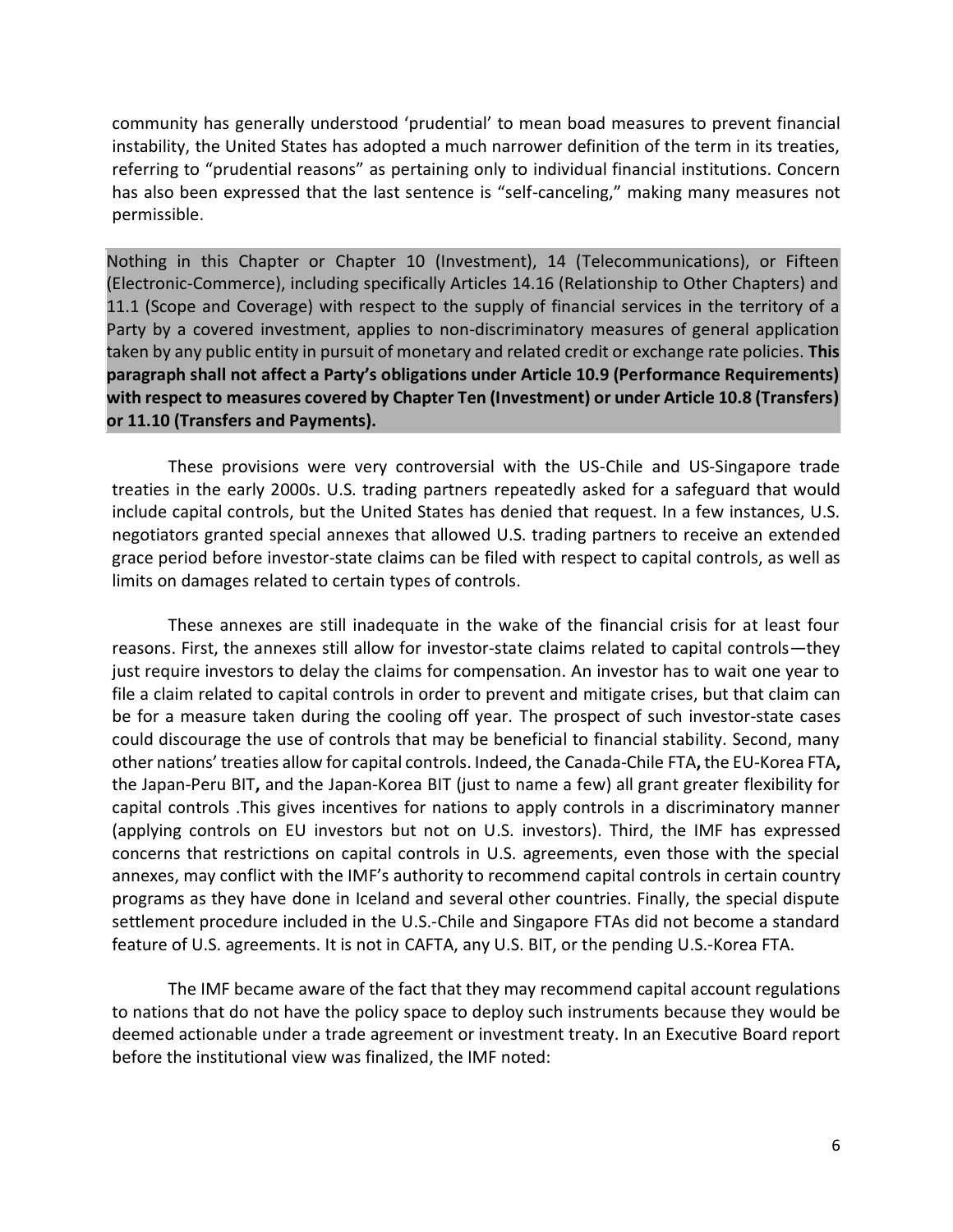The limited flexibility afforded by some bilateral and regional agreements in respect to liberalization obligations may create challenges for the management of capital flows. These challenges should be weighed against the agreements' potential benefits. In particular, such agreements could be a step toward broader liberalization. However, **these agreements in many cases do not provide appropriate safeguards or proper sequencing of liberalization**, and could thus benefit from reform to include these protections. (IMF, 2012a, p. 8)

In the final report, the IMF says:

As noted, the Fund's proposed institutional view would not (and legally could not) alter members' rights and obligations under other international agreements. Rather, conformity with obligations under other agreements would continue to be determined solely by the existing provisions of those agreements. Thus, for example, even **where the proposed Fund institutional view recognizes the use of inflow or outflow [capital flow measures] CFMs as an appropriate policy response, these measures could still violate a member's obligations under other international agreements if those agreements do not have temporary safeguard provisions compatible with the Fund's approach.** (IMF, 2012b, p. 42)

Indeed, the IMF suggests that the new IMF institutional view could help guide future trade treaties and that the IMF could serve as a forum for such discussions.

In particular, the proposed institutional view could help foster a more consistent approach to the design of policy space for CFMs under bilateral and regional agreements. Recognizing the macroeconomic, [International Monetary System], and global stability goals that underpin the institutional view**, members drafting such agreements in the future, as well as the various international bodies that promote these agreements, could take into account this view in designing the circumstances under which both inflows and outflows CFMs may be imposed within the scope of their agreements. Similarly—and depending on the stages of development of the relevant signatories the sequenced approach to liberalization under the integrated approach could be taken into account to guide the pace and sequencing of liberalization obligations, and the reimposition of CFMs due to institutional considerations.** (IMF, 2012b, p. 33)

This paper builds on this previous literature in an attempt to identify and quantify the variation in trade and investment compatibility with new thinking and IMF policy on cross-border financial regulations, and quantify the magnitude and scope to which trade and investment treaties restrict the ability of nation states to properly regulate their financial systems. After this short introduction and literature review, Part II outlines the methodology we deploy for the exercise, Part III reports our results, and Part IV summarizes our conclusions and outlines direction for future policy and research.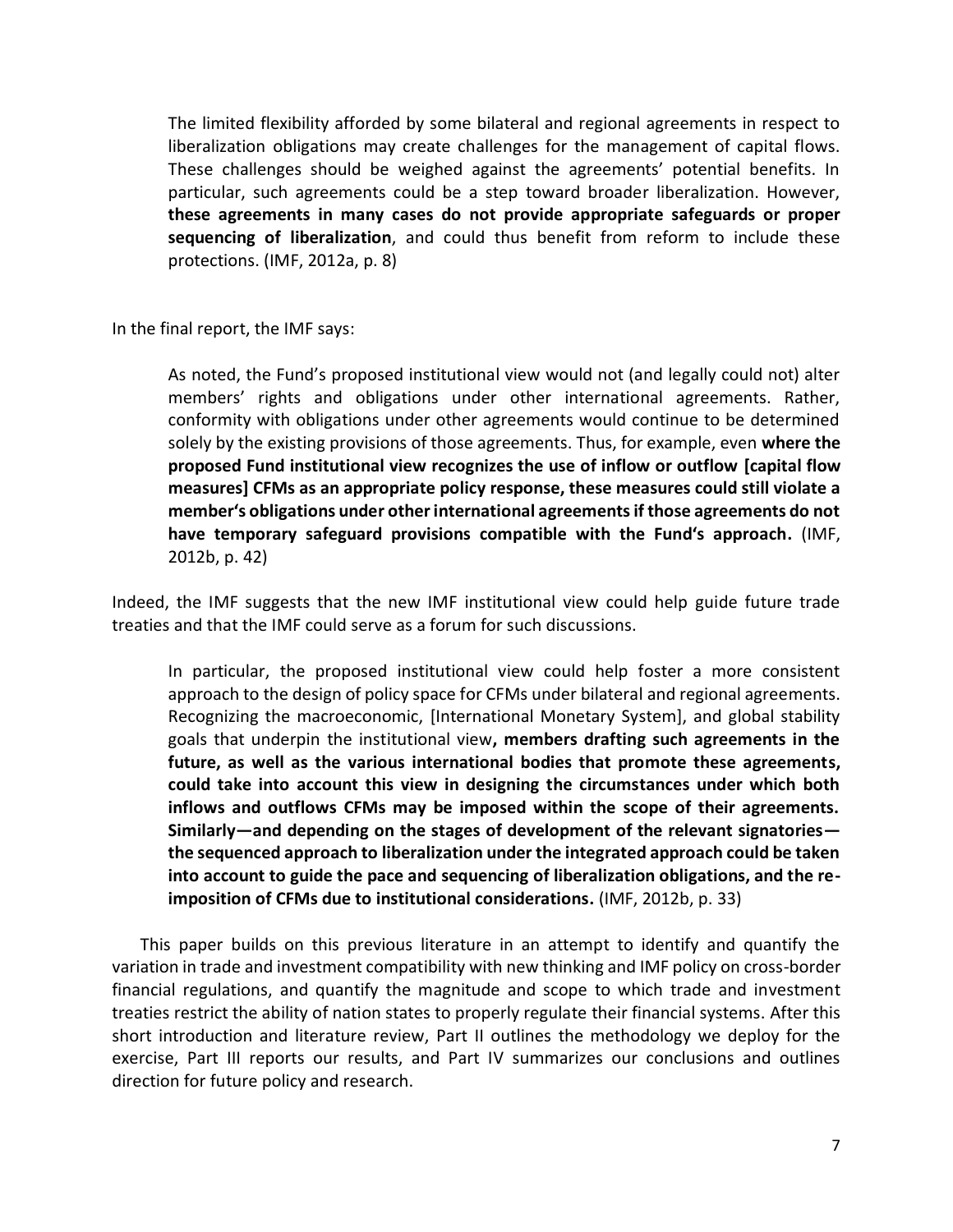Let us first define some key terms. First, we refer to 'cross-border financial flows' and 'capital flows' as the movement of finance and investment across borders. Consequently, we refer to 'capital flow management measures', 'capital account regulations', capital controls, and 'regulation of cross-border financial flows' interchangeably as they all synonymously pertain to the regulation of cross border flows of capital. Secondly, we refer to 'policy space' as the flexibility for a nation state to regulate their economy in order to maintain financial stability, human development, and environmental sustainability under their various international global economic governance commitments (Gallagher, 2005).

#### **II. Methodology**

This paper builds on previous work by quantifying the variation across trade and investment treaties with respect to their level of policy space for cross-border financial regulations. Previous work by Viterbo (2012) analizes the variation of measures within and across various trade and investment treaties with respect to capital flows. Our contribution is to quantify the restrictiveness of treaties with respect to capital flows and create a composite index that measures the relative stringency of one treaty over another. Secondly, with the composite index in hand, we perform social network and legal analyses to examine the global reach of those treaties that most restrict the policy space for nations to regulate cross-border finance.

To create a composite index, we rely on data we created with Deborah Siegel, former senior council of the IMF, as part of a World Bank project on 'deep integration' in trade agreements. 'The Content of Deep Trade Agreements' project seeks to quantify the the degree of liberalization measures across the global spectrum of trade and investment treaties (Siegel et al, 2018; Hofman, et al. 2017; World Bank 2019). Together with Siegel, we compiled a list of questions designed to illuminate how treaties interact with domestic capital flow regulation. We then read the capital account and transfers provisions, along with related treaty sections in nearly 300 treaties, coding them for inclusion in a database for the World Bank We chose the treaties based on their notification to the World Trade Organization under Article XXIV and the Enabling Clause. The resulting database contained 93 fields of inquiry under 6 major headings: the scope of the rules on capital transfers, broad exclusions from those rules (for areas like bankruptcy and criminal law), safeguards for macroeconomic crises, flexibilities within financial services, general exceptions, and enforcement measures (for a full discussion of the coding process see Siegel et al, 2018)

For this paper, we construct a composite index that measures the stringency of treaties with respect to capital account regulation. Out of our 93 fields, five key questions captured the fundamental differences in policy space between treaties: (1) Is there a commitment to liberalize current and capital transfers? (2) What is the scope of that commitment (investment, services, and/or financial services)? (3) Is there some general or specific exception for macroeconomic measures as a safeguard against balance of payments and other crises? (4) Is there a footnote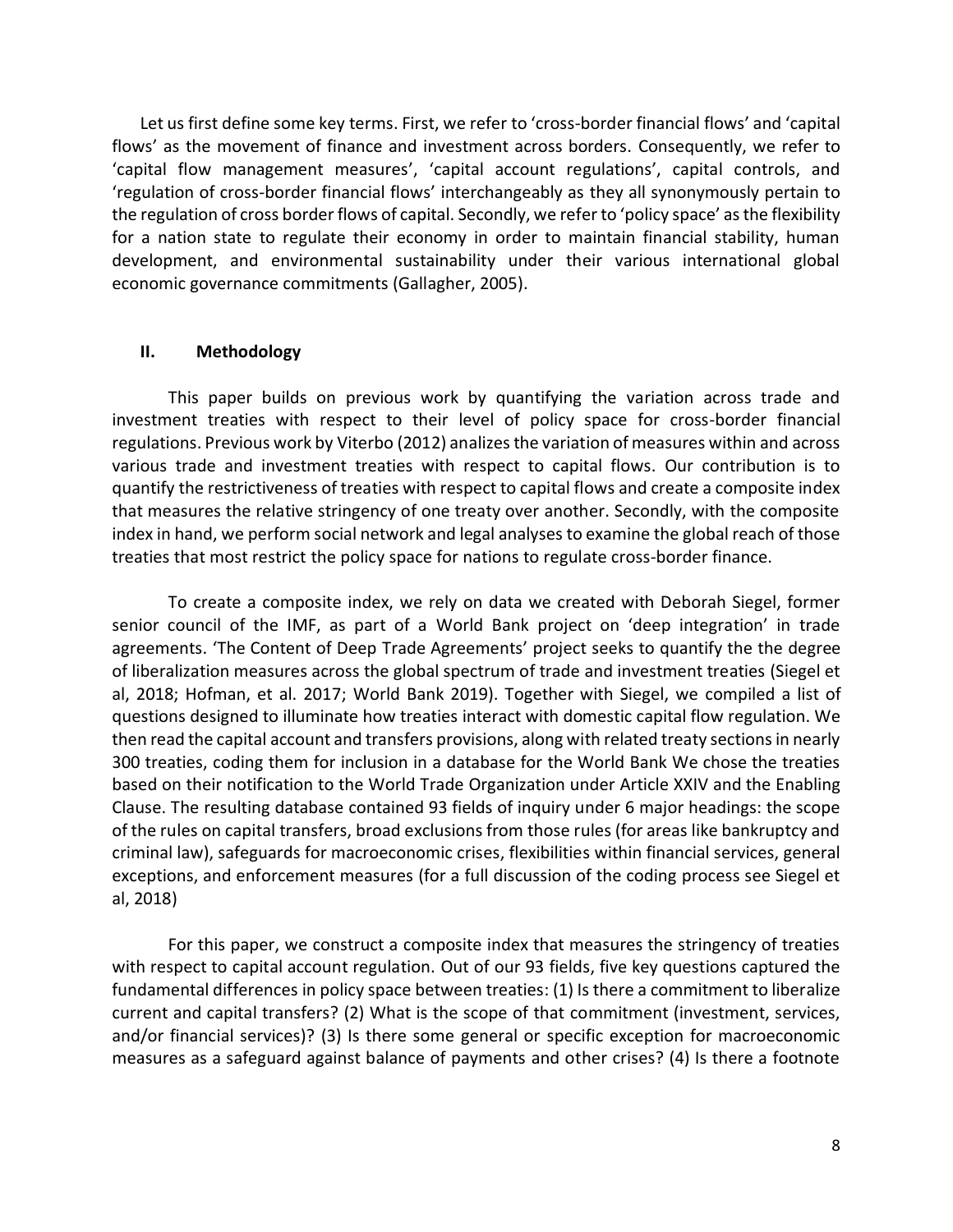limiting the scope of a "prudential measures" exception<sup>3</sup> in financial services, and (5) is there investor-state dispute settlement available for violations of the free transfers article?

With these data we measure the level of stringency of a particular treaty by creating a composite score, and then examine the collective level of policy space across the global treaty system.

### **A. Measuring Treaty Policy Space with a Composite Score**

 $\overline{a}$ 

In order to create our composite index and measure the overall stringency of a treaty, we gave a value for each of the five indicators above. The presence and scope of the free transfers commitment received a score between zero and three – zero for the treaties with no commitments to liberalize capital flows and a three where the commitment covers flows related to all three subject matter areas: investment, services, and financial services.

The second indicator measured the amount of policy flexibility present to address macroeconomic difficulties – including general safeguards and specific annexes with carve outs for capital control measures. Treaties which lack such safeguards are given a score of "1", "2", or "3." A "1" is a treaty<sup>4</sup> which has a very limited free transfers commitment – usually only for transfers related to direct investment. In those cases, there may be an exception for balance of payments or other difficulties, but it does not explicitly apply to restrictions on the capital account. A "2" is a treaty which has a broader scope of the free transfers commitment (usually covering (two of the three) services, financial services, and investment) and still does not mention a general exception for macroeconomic difficulty. These treaties will have, however, a specific carve out in an annex<sup>5</sup> that makes space for particular laws enabling capital controls. A "3" is a broad treaty with neither general nor specific exceptions for macroeconomic safeguards.<sup>6</sup>

The third indicator tracks the presence of a specific footnote in financial services commitments designed to further restrict the scope of "prudential reasons." Although the exact legal import of such a footnote has not been tested, negotiating history would suggest that the

<sup>&</sup>lt;sup>3</sup> We initially thought to include the presence of the "prudential measures" exception in these treaties. We found, however, that, in almost every instance where there is a free transfers commitment in financial services, that exception is included. In that case, we essentially capture the presence of the prudential measures exception with the "scope" question, asking whether free transfers applies to Financial Services. The two outliers were the *Republic of Korea-New Zealand FTA* and the *Japan-Thailand FTA*. In those cases, although the free transfers provision does not apply to financial services, the prudential measures exception still applies to free transfers commitments.

<sup>4</sup> For example, EFTA-Morocco, Article 23 contains a balance of payments provisions for "restrictive measures," but it does not explicitly refer to restrictions on current or capital transfers. EU-South Africa, Article 34 contains a balance of payments provision for current account transfers but does not mention capital account transfers. <sup>5</sup> More than half of these treaties are Chilean. Chile's treaties usually make reference to the *Ley de Encaje*,

permitting the government to impose reserve requirements on outgoing forward investments, and Law 18.657, permitting the government to prohibit certain transfers from the proceeds of an investment sale for up to five years from the capital inflow date.

<sup>6</sup> Of these treaties, seven are treaties in which the U.S. is a party. The other three are *Canada-Peru*, *Canada-Panama*, and *MERCOSUR*, which suggests that such an approach is limited to the Americas.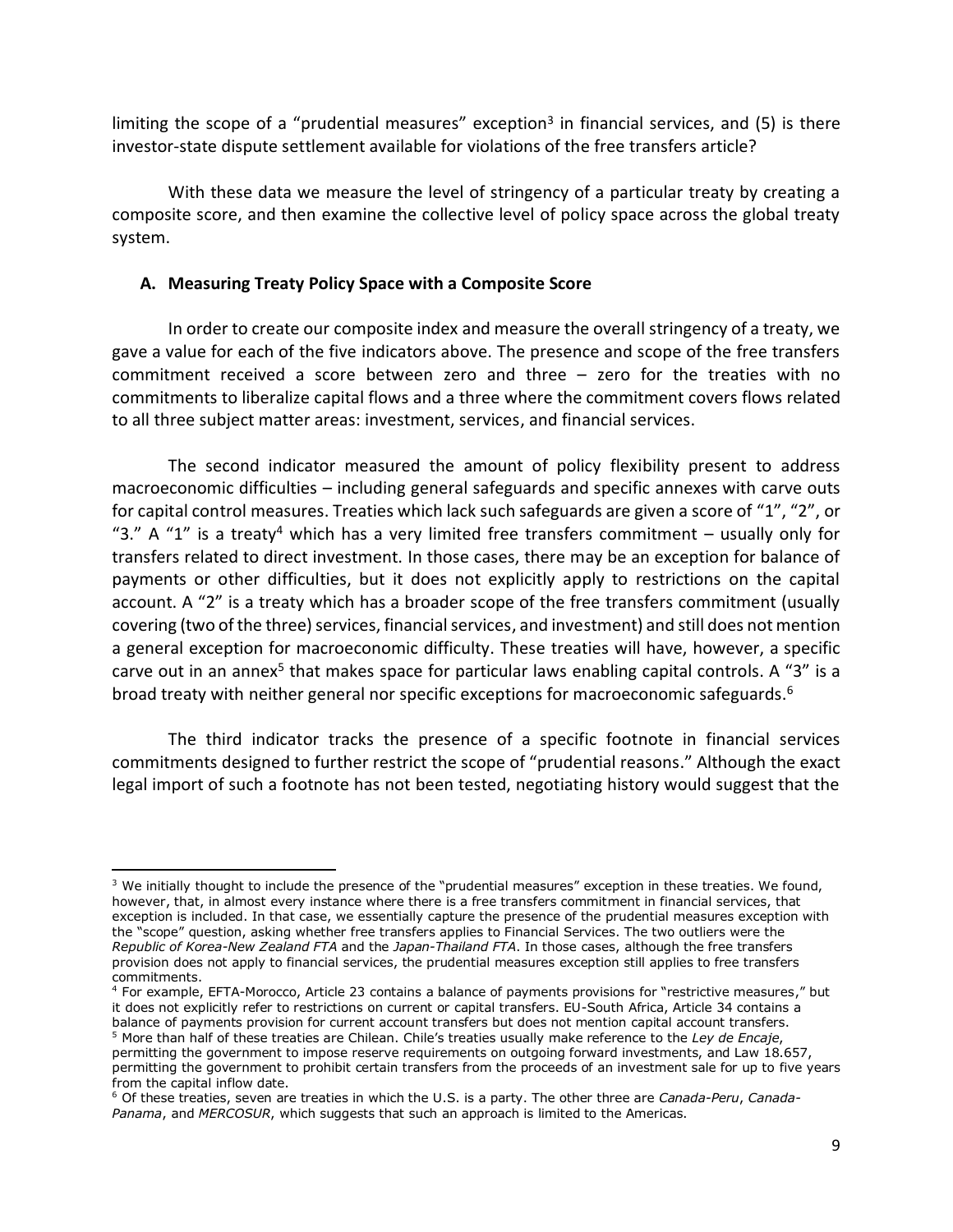United States, at least, is specifically attempting to narrow the exception so that it does not cover capital controls.<sup>7</sup> Treaties with these footnotes receive a score of "1."<sup>8</sup>

The final indicator in our measurement of treaty stringency calculates the impact of investor-state dispute settlement (ISDS). This mechanism has been widely studied and criticized in recent years because of national sovereignty concerns and the financial burden it places on state-respondents in international investment arbitration (Ikenson 2014, Eckhard 2017, Tienhaara 2011).<sup>9</sup> Since ISDS, when included, applies to commitments in investment liberalization, the rules against capital controls are given new "teeth" with this newer dispute settlement option. Treaties that contain ISDS, therefore, received a score of "2" to attempt to capture the potential and actual policy limitations imposed by investor-state disputes.

The result is a variable measuring the 'stringency' of the treaty in terms of the depth of the free transfers commitment, and its enforceability, which varies from "0-9" (See Table 1). We also identify the numerical scores with a five color scale to further simplify the results and improve visualization. Treaties that score a <0> (GREEN) are those with no free transfers commitments at all. Treaties that score <1> or <2> (YELLOW), have free transfers commitments with a narrow scope, usually an exception for restrictions of capital flows in a macroeconomic crisis, and no investor-state enforcement mechanism. Treaties that score <3> or <4> (ORANGE), have a broader free transfers commitment, but retain the right to impose restrictions for macroeconomic crisis. In a few cases, if they may have a more limited scope commitment (i.e., investment only) and investor-state enforcement for that scope only. Treaties with a <5>, <6>, or <7> (RED) usually have the broadest scope of a free transfers commitment, along with no exception for macroeconomic crisis, investor-state enforcement, or both. Our final category (BRIGHT RED, <8> or <9> captures only a few of the treaties, but it includes those with the broadest scope commitment, no exceptions for macroeconomic crisis, investor-state enforcement, and a specific limitation on the prudential measures exception for financial services.

 $<sup>7</sup>$  See, Taylor 2003 (stating that the US seeks "greater protection for US investors than the IMF Articles of</sup> Agreement and the GATS afford").

<sup>&</sup>lt;sup>8</sup> Commonly put, it states "The term 'prudential reasons' includes the maintenance of the safety, soundness, integrity or financial responsibility of individual financial institutions or cross-border service suppliers." See, e.g., KORUS Article 13.10, fn.5; Nicaragua-Chinese Taipei Article 12.10.1, fn.3; Australia-Chile Article 12.11.1, fn.25. <sup>9</sup> For empirical research into the outcomes of international investment arbitration and a discussion of the

corresponding structural imbalances within the ISDS system, see Schultz and Dupont 2015, Wellhausen 2016, and Sweet, et al. 2017.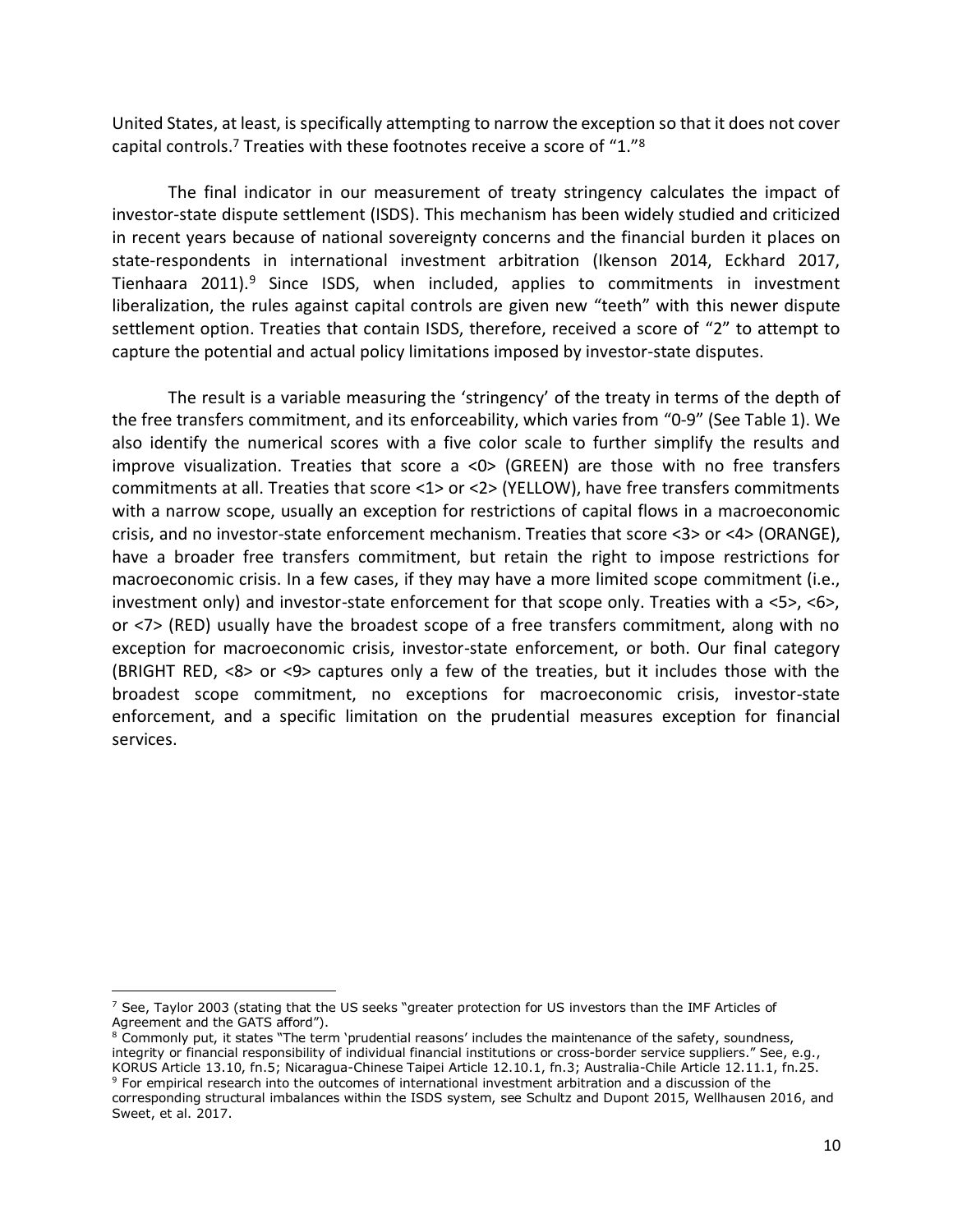| <b>Color Scale</b> | <b>Description</b>                                                                                                                                                                                                                                                                                                                                                                | <b>Score</b><br>$(0-9)$ | <b>Examples</b>                                                                                                           |
|--------------------|-----------------------------------------------------------------------------------------------------------------------------------------------------------------------------------------------------------------------------------------------------------------------------------------------------------------------------------------------------------------------------------|-------------------------|---------------------------------------------------------------------------------------------------------------------------|
| <b>GREEN</b>       | Treaties with no commitments to liberalize<br>capital flows.                                                                                                                                                                                                                                                                                                                      | 0                       | Andean<br>Community<br>(CAN)<br>$(1988)$ ,<br>Argentina-Brazil<br>Partial<br>Scope<br>Agreement (2016)                    |
| <b>YELLOW</b>      | Treaties with free transfers commitments<br>with a very limited scope (usually only in the<br>context of investment, sometimes services),<br>which usually contain safeguards for capital<br>controls in the event of macroeconomic<br>crises, though they are not always listed, and<br>no investor-state dispute settlement process.                                            | 1, 2                    | European Free Trade<br>Area<br>$(2002)$ ,<br>EU-<br>Palestinian Authority<br>(1997), WTO (1994)                           |
| <b>ORANGE</b>      | Treaties with either broader free transfers<br>safeguards<br>for<br>commitments<br>with<br>macroeconomic crises and no investor-state<br>dispute settlement, or narrow free transfers<br>commitments with investor-state dispute<br>settlement                                                                                                                                    | 3,4                     | ASEAN-China (2007),<br>EU-Republic of Korea<br>$(2011)$ ,<br>Japan-Viet<br>Nam (2009), OECD<br>Codes (2018) <sup>10</sup> |
| <b>RED</b>         | Treaties with broad free transfers (2-3)<br>commitments, and a lacks general safeguards<br>macroeconomic crises or contains<br>for<br>investor-state dispute settlement. Some may<br>contain specific annexes with carve-outs for<br>capital controls, usually unilaterally. These<br>may contain a limitation on the "prudential<br>reasons" exception under Financial Services. | 5, 6, 7                 | ASEAN-Australia-<br>New Zealand (2010),<br>Costa Rica-Colombia<br>$(2016)$ ,<br><b>MERCOSUR</b><br>(2005)                 |
| <b>BRIGHT RED</b>  | Treaties with broad free transfers (2-3)<br>commitments, and a lacks general safeguards<br>for macroeconomic crises and contains<br>investor-state dispute settlement. Some may<br>contain specific annexes with carve outs for<br>capital controls, usually unilaterally. These<br>may contain a limitation on the "prudential<br>reasons" exception under Financial Services.   | 8, 9                    | Canada-Peru (2009),<br><b>DR-CAFTA (2006)</b>                                                                             |

**Table 1. Treaty Score and Color Scale Description (with examples)**

 $^{10}$  The OECD Code of Liberalization of Capital Movements differs substantially from typical trade and investment treaty texts. Because of its multilateral character, countries have made extensive reservations to the commitments and there are several broad exceptions for financial stability. On the other hand, it covers a very broad scope of types of financial flows (OECD, 2018).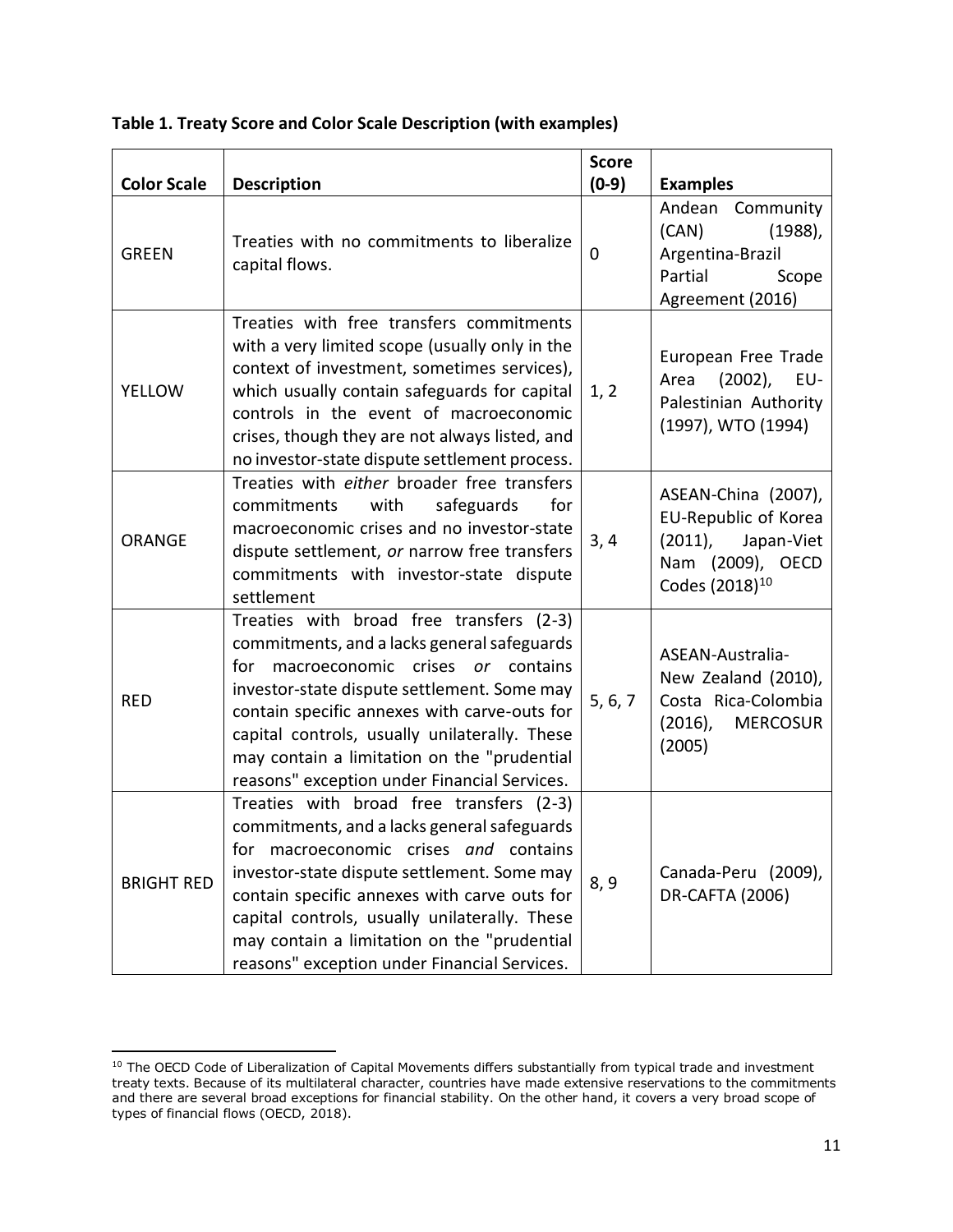#### **B. Measuring Collective Policy Space Across the Global Treaty System**

After calculating the composite score for each country, we perform a large scale analysis of the extent to which there is policy space for regulating capital flows in the trade and investment regime globally. We do this in three ways.

We first simply quantify the number of treaties according to each level of stringency. This allows us to see how many treaties fall into each category of our five color scale.

Second, we categorize treaties based on whether the parties were in the global north or the global south. Here we use the World Bank's Development Level indicator and coded 'high income' countries as the 'north' and the rest as the 'south'. Treaties where all members are 'high income' qualify as "north-north" treaties; where no members are 'high income', we consider it a "south-south" treaty. Treaties with mixed membership count as "north-south." We then conduct an ANOVA test on south-south, north-south and north-north treaties, comparing their average stringency.

Thirdly, to better understand the true global impact of the most stringent treaties, we calculate the percent of global GDP and foreign direct investment (FDI) flows governed by each treaty, represented by the color on the scale. We follow that with some regressions using treaty stringency as the dependent variable with independent variables including, combined treaty participant GDP as a percent of global GDP, combined treaty FDI outflows as a percent of global FDI outflows, participant count, and treaty year. We predict that treaties making up a larger percentage of global GDP and FDI flows will tend to be more "stringent" on our scale. In order to avoid double counting, we count each country only once under its most restrictive treaty.

By categorizing each country by its most restrictive treaty, we also capture the potential multilateralizing effect of most-favored-nation (MFN) clauses in these treaties (Schill, 2009; Johnson, 2015). Since MFN clauses demand that treaty partners extend their best treatment to each other, a newly-signed stringent treaty may effectively ratchet up all their other treaty commitments with respect to capital flow liberalization. To test the MFN effect on the stringency of the network, we analyzed a country's reported FDI inflows from treaty partner countries based on that country's maximum treaty score.<sup>11</sup> In order to determine whether this ratcheting effect is possible in reality, we look to the legal literature to find whether courts and international tribunals have allowed claimants to import more stringent provisions from respondent countries' other treaties by way of a MFN clause.

Our final step in the analysis is to measure how treaty stringency has changed over time. To accomplish this we ran a regression analysis of treaty score by year, which will demonstrate

<sup>&</sup>lt;sup>11</sup> Limitations to these estimates include the large amount of missing data on FDI flows, which may represent a lack of investment or simply a lack of data. However, given the participation rate of advanced industrialized economies in the CDIS survey and their domination of global financial flows, we can assume that missing data does not influence our data significantly.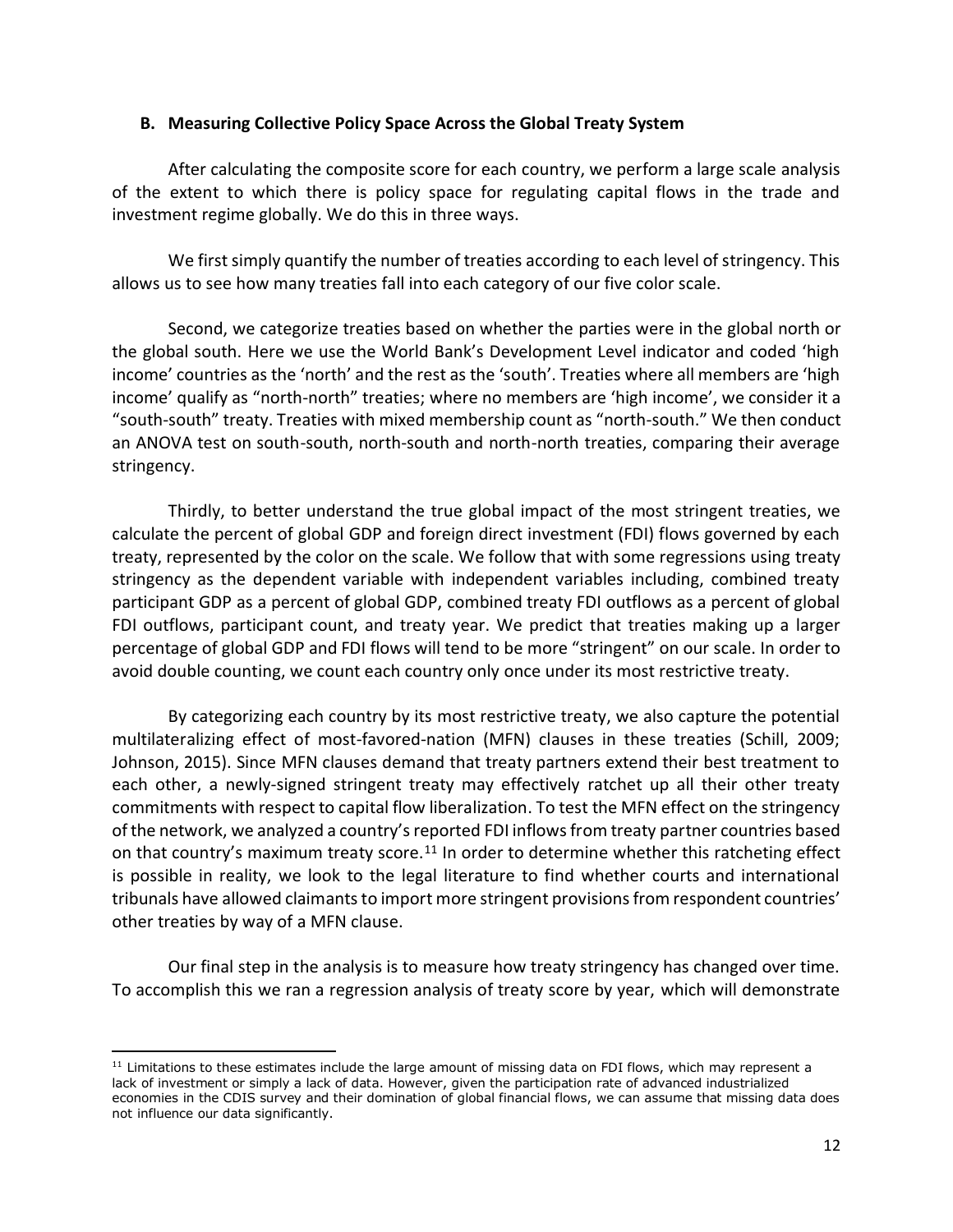whether and to what extent the treaty regime as a whole is becoming more restrictive with respect to CFMMs.

#### *Data and Analysis*

To perform these calculations and analyses, we collected additional attribute data for all countries who were a party to one or more treaty. All attribute data is from the World Bank's World Development Indicators dataset, except for GDP data, which is from the UN database as it was a more complete dataset. Data on bilateral FDI flows is from the IMF's Coordinated Direct Investment Survey (CDIS). We use reported investment inflows because inflow data are generally seen as more accurate than outflow. When inflow data was unavailable, but partner countries had outflow data reported, we pulled this in to reduce missing data. All FDI and attribute data is from 2015. Since CDIS reports all EU participants separately, this data was aggregated to find overall EU FDI flows. Statistics were run using UCINET and diagrams produced using NetDraw.

All of our statistics are run using social network analysis software. The advantage to using social network analysis is that we can relax the assumption of independence between countries or trade agreements. Given that similar trade agreements often contain near identical text, it is impossible to assume that they developed completely independently of one another. Instead, we look at them as participants in a network and study the relationships between them.

The social network analysis began as a two-mode network identifying both treaties and countries as nodes (dots) and ties (lines) as a country's participation in a treaty. Countries are only connected to treaties, not to one another, in this preliminary setup.<sup>12</sup> To get a better understanding of how FTAs influence bilateral relations, we convert the two mode network to one mode, such that only country nodes remain. Figure 1 shows the global network of FTAs that we coded. The nodes represent countries and nodes are connected by a tie if they are parties to the same trade agreement. The color of the tie represents the score (from Green to Bright Red) of the most restrictive trade agreement that both countries have signed together. The country node colors represent the most restrictive treaty that country has signed. The thickness of the line shows the volume of FDI flows between the two countries, to demonstrate global financial integration.

 $\overline{a}$  $12$  The network has 180 countries and 281 treaties with 1005 ties. The color of the tie reflects the stringency of the treaty. For treaty nodes, degree signifies the number of countries participating and for country nodes it signifies the number of treaties that country has signed. For country nodes, degree ranged from 1 to 40 with an average of six. 84 percent of countries had fewer than 10 treaties and 22 percent of countries only participated in a single one. Treaty degree ranged from 2 to 18 countries participating (the EU is counted as a single entity) with two thirds of treaties being bilateral.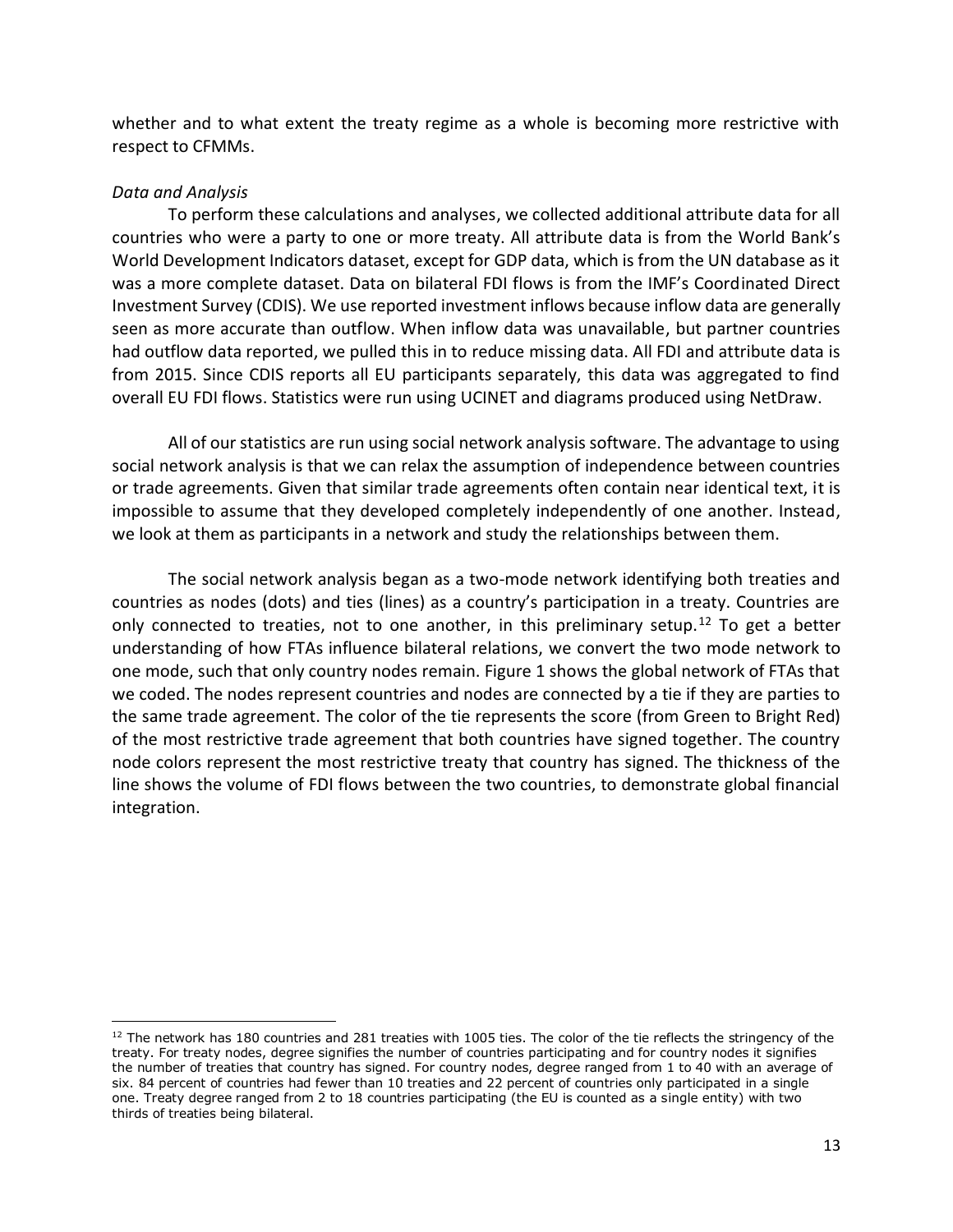

# **Figure 1. Global Network of FTAs (with Volumes of FDI flows)**

# **III. Results: The Direct and Indirect Impacts of Treaty "Stringency" in the Global Economy**

We find that the majority of trade and investment treaties leave significant policy space for regulating cross border finance in the world economy—only 22 percent of all treaties in the world economy fall in the red to bright red category discussed above. However, when we divide treaties into three groups by development level, we find evidence of negotiating power imbalances due to the distribution of south-south, north-south, and north-north treaties over the color scale. Furthermore, and most importantly, when weighted by the percent of global GDP and foreign investment the treaty parties represent, we find that those treaties that are red or above represent 68 percent of world GDP and 76 percent of global FDI flows. That finding grows in importance when we see the consistent practice of international tribunals allowing more stringent treaty terms to be imported into flexible treaties through MFN clauses. What is more, we find that the trend over time is concerning, where newer treaties in the world economy are becoming more stringent.

Figure 2 exhibits the number of treaties by their relative level of stringency. Green have the most policy space; bright red the least. Here we see that more than half of the treaties have no capital transfer commitments at all, and the most restrictive treaties are quite rare. The average stringency score over all treaties was only just over "3" – a weak 'orange' treaty.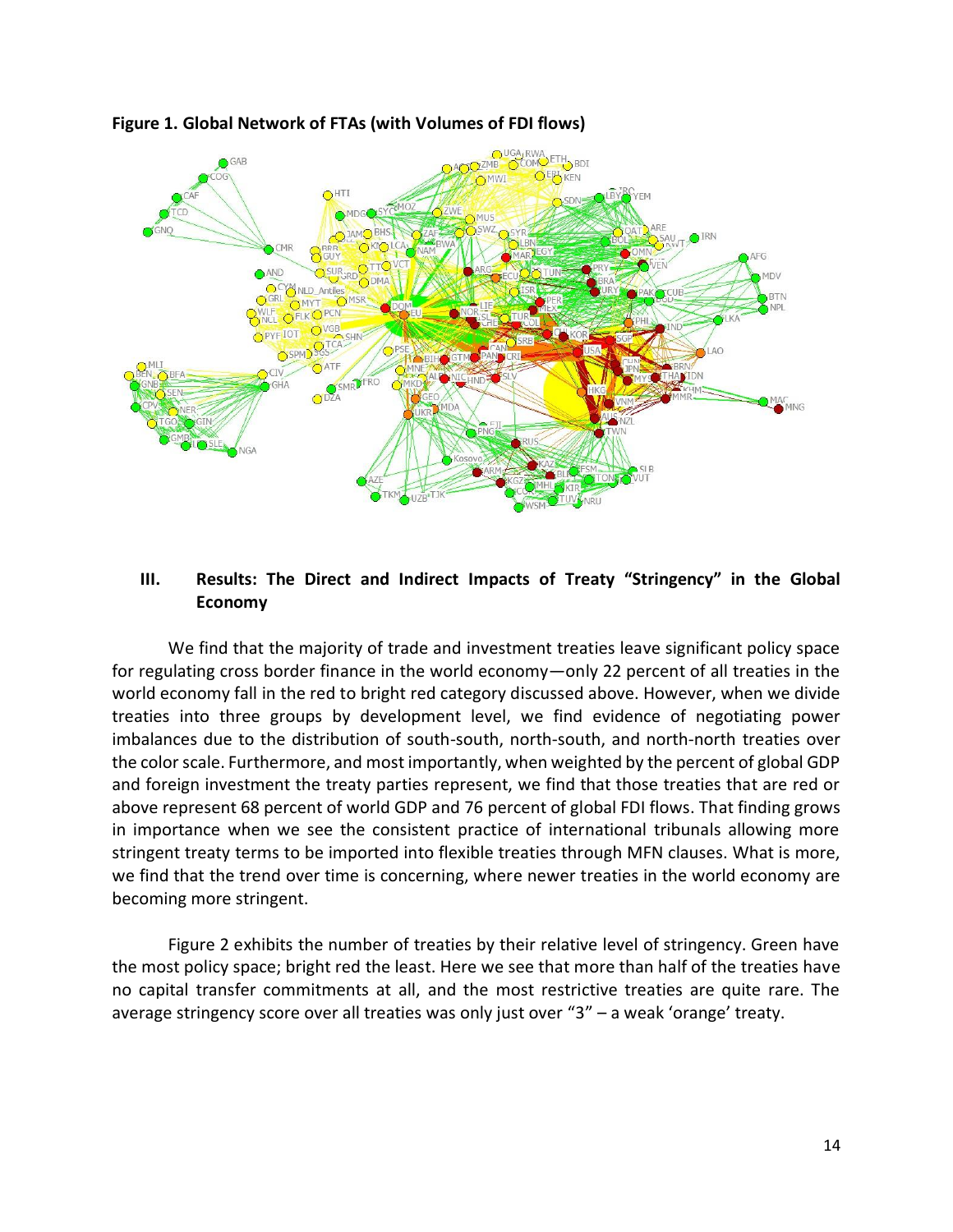

**Figure 2. Treaties by Color Code**



When we divide treaties based on parties' development level, however, a new trend emerges. Figure 3 shows a much higher percentage of "green" treaties in south-south integration compared with north-south and north-north. North-south treaties, in particular, stand out because of the high percentage of red and bright red treaties, which contain the most liberalizing language with respect to capital flow regulation. We can see distinct differences in treaty composition among these groups, and in fact, an ANOVA test finds this difference highly significant with an F statistic of 16.8 and a p value of .0002. This demonstrates that while developing countries tend to reserve flexibilities with their fellow developing countries, they sign onto much more restrictive treaties with the global north. This reality hints at a darker truth: while developing countries prefer more policy-flexible treaties, it is the preferences of the developed world that more often take precedence in income-diverse agreements, highlighting the likelihood of negotiating power imbalances (see Siegel, 2018).



**Figure 3. Policy Space by Trading Partner**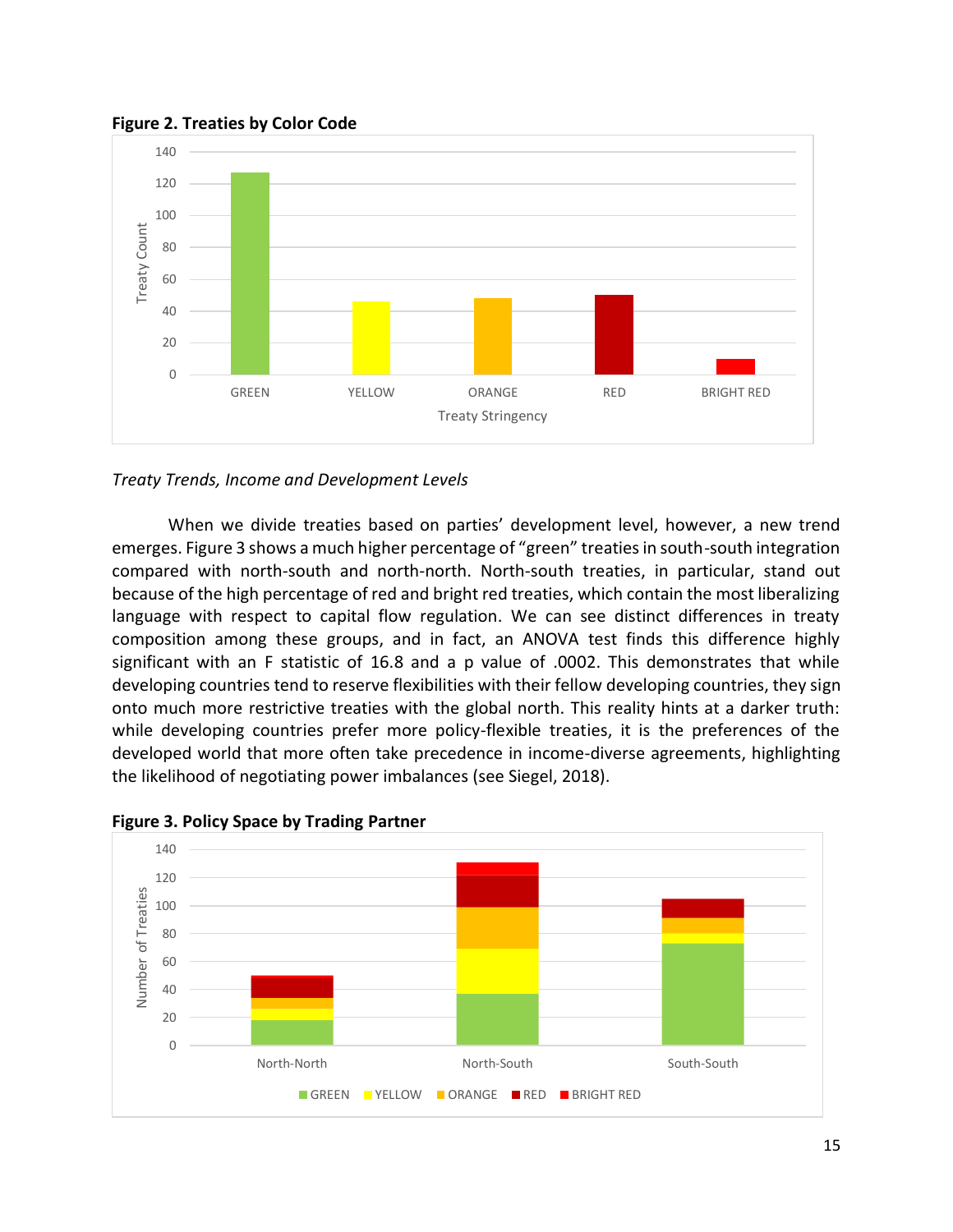This trend is also evident in the network structure (Figure 1). There are no isolates in this dataset (pairs or groups of nodes that only have ties with one another and are not connected to the main component of the graph), which is slightly surprising considering the large number of bilateral treaties. While 40 countries only participated in a single treaty and two thirds of treaties are bilateral, none of those 40 countries signed a treaty with one another, but always with a country more integrated into the FTA network. These characteristics also suggest an uneven power dynamic among treaty co-signers.

A final factor that hints at power imbalances in treaty negotiations is the correlation between the number of cosigners and the treaty stringency. Treaties with many cosigners had more policy space, while those with few participants, especially bilateral treaties with one large country with significant capital outflows, were much stronger (R squared = .02, p < .008). When more countries are involved in the negotiations, treaties tend to be less stringent in terms of CFMMs. When we combine outward foreign direct investment (discussed below), participant count, and year (discussed below) into our regression we end up with a model that explains 30% of the fluctuation in treaty score.<sup>13</sup> On the surface, this is not surprising. Multilateral treaty negotiations will almost always have weaker commitments because there are more parties to assert their interests and fewer points of commonality. On the other hand, when combined with the highly correlated relationship between income-diversity and treaty stringency, it seems that bilateral north-south trade negotiations are weighted heavily in favor of developed country interests.

#### *Treaty Stringency, GDP and Foreign Investment*

 $\overline{a}$ 

When we weigh treaties by their relative amount of coverage of global GDP and financial flows, the picture in Figure 2 reverses—such that more than two-thirds of the world economy is covered by restrictive trade and investment treaties. While only 21 percent of treaties score above a <5> (red or bright red), those treaty parties represent 68 percent of the global economy and 76 percent of global foreign direct investment inflows and 78 percent of outflows). In other words, foreign investment tends to flow to those countries with the most stringent treaty commitments.

<sup>&</sup>lt;sup>13</sup> OFDI and year are both significant at the  $p < .000$  level and participant count at  $p < .05$ .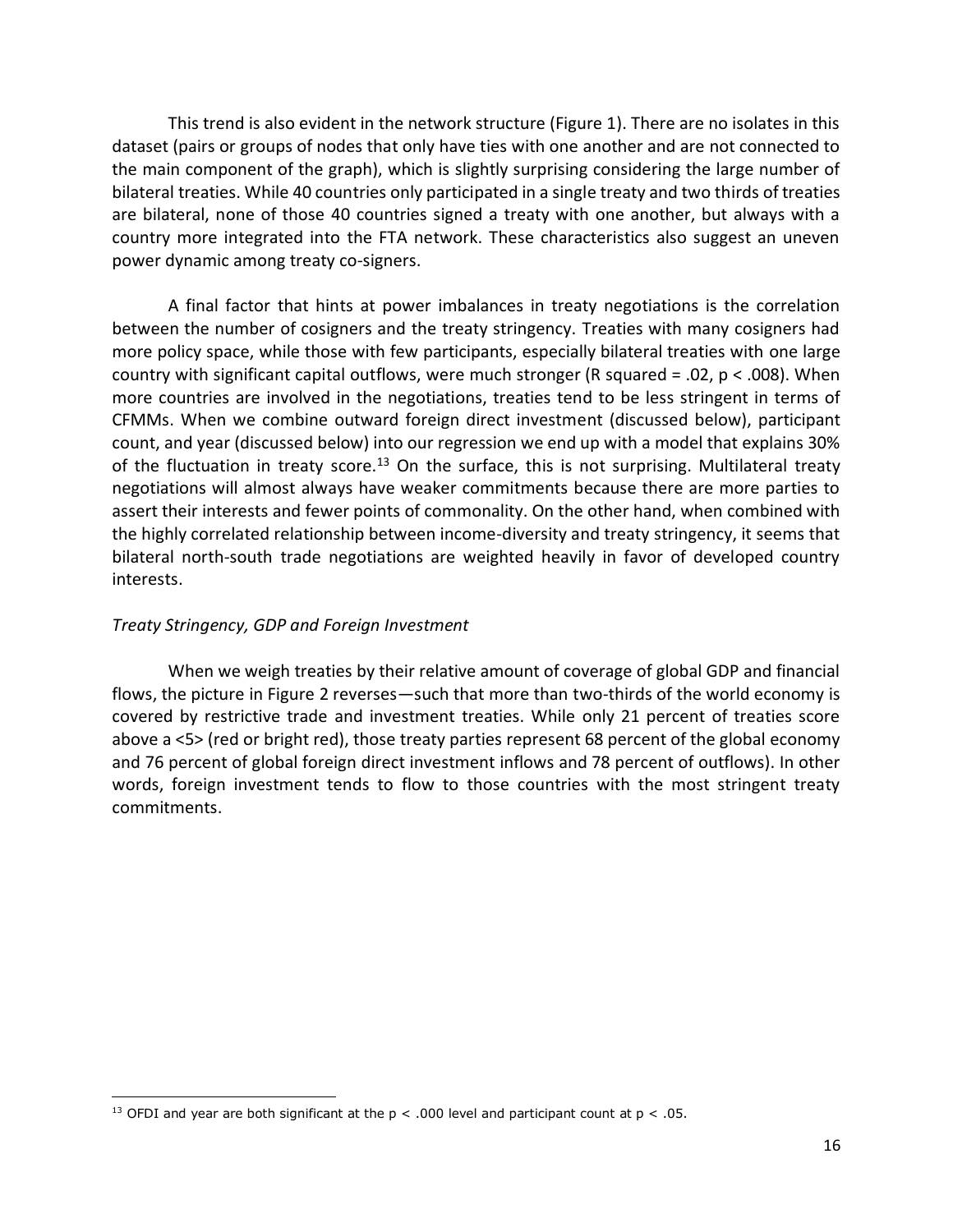

**Figure 4. Treaty Stringency as a Percent of Global GDP**

Furthermore, regression outcomes show that there is a statistically significant correlation between the combined GDP of the treaty as a percentage of global GDP and its "stringency" score (R squared = 0.19. p < .002), and a similar correlation between the combined outward FDI of the treaty parties as a percentage of global OFDI (R squared =  $0.191$ ,  $p < .000$ ). Interestingly, when we combine these variables in one regression GDP loses its significance, while FDI remains equally significant. This suggests the GDP variable on its own correlates with the FDI fluctuation, but when taken together, it is really FDI volumes that matter. Treaties among participants with high FDI flows tend to have stronger scores. Likewise, countries that are strong FDI exporters and importers tend to sign stronger treaties (R squared = 0.06,  $p < .003$ ).

# *The MFN Effect*

In theory, the role of MFN clauses suggests that, for countries who sign red and bright red treaties, *all* of their capital inflows from *all* treaty partners may be subject to the same stringent standard. We begin by examining the practice of international adjudication to determine if this 'effect' is real and has been used to multilateralize treaty commitments. MFN clauses, found in almost all modern treaties, demand that the treaty parties extend their best treatment to each other, including standards of treatment set in future treaties with third States.<sup>14</sup> Case law demonstrates that, in practice, states *have* successfully used MFN provisions to attempt to import more favorable conditions from third-party treaties, in particular in the bilateral investment treaty (BIT) context (Schill 2009).<sup>15</sup> There, the general rule holds that MFN clauses

 $\overline{a}$  $<sup>14</sup>$  See, Schill (2009). This issue reveals an active debate as to the appropriate role of MFN provisions for "drafting</sup> in by reference" the more favorable provisions of later treaties (Schill, 2009; Johnson, 2015).

 $15$  In fact, the primary economic rationale articulated for these provisions was the multilateralizing aim to level the playing field and undermine attempts to extend different kinds of concessions to different trading partners. See, Schill (2009).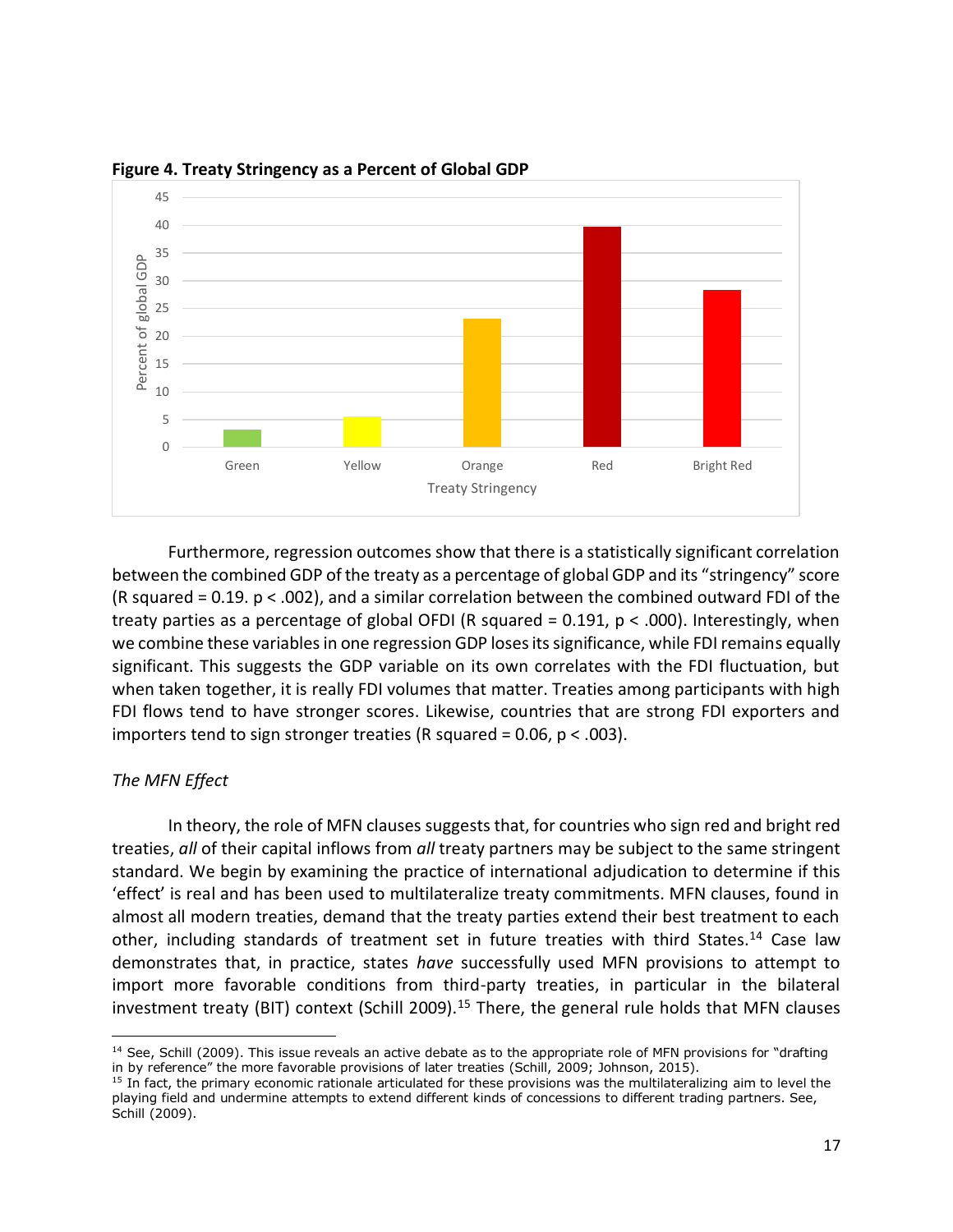may incorporate more favorable substantive conditions from third-party BITs (see, e.g., *Pope & Talbot v. Canada*, *EDF v. Argentina* and *CME v. Czech Republic*) (Schill, 2009; Johnson 2015).<sup>16</sup> In a few cases, the tribunal has allowed parties to use MFN clauses to import more favorable procedural provisions for dispute settlement as well (see, *Maffezini v. Spain* and *Gas Natural v. Argentina*).<sup>17</sup>

On the other hand, tribunals have been reluctant to import access to ISDS where the treaty limits such jurisdiction (*Salini v. Jordan*),<sup>18</sup> and MFN may not be used to expand the scope of the treaty itself, either in time, subject matter or personal application (see, *ADF v. United States* and *CMS v. Argentina*).<sup>19</sup> This final limitation on the reach of MFN clauses has particular importance for our case. The "green" treaties, which simply do not cover capital account flows, would not be subject to the same ratcheting effect.

In order to capture this effect empirically, we first create a subnetwork (Figure 5) containing only countries that have signed yellow treaties or higher and compared this to FDI flows among subnetwork participants, estimating the percentage of global capital flows governed by each treaty. This image demonstrates all financial flows that are subject to capital flow constraints and potential multilateralization.<sup>20</sup> This figure has two components, one a small group of seven African nations that share yellow ties and the other main component containing the other 119 countries. Based on our legal analysis, the MFN clauses require countries to give equal treatment to all foreign financial flows from trade agreement partners *if and only if* the trade agreement directly covers capital flows (all non-green treaties). This means the strictest treaty signed by a country is ultimately the one that will regulate *all* their incoming foreign financial flows from partners in the non-green FTA network.

<sup>16</sup> In both *Pope & Talbot v. Canada* and *MTD v. Chile*, the tribunal relied on more expansive provisions on "fair and equitable treatment" from other Canadian and Chilean treaties to find a violation of the treaty terms (Shill, 2009, Johnson, 2015). See also, *EDF v. Argentina* (incorporating an umbrella clause from a third-party BIT to expand the subject matter jurisdiction of the BIT), *White Industries v. India* (adopting a more favorable "effective means" clause from another treaty), and *CME v. Czech Republic* (importing the standard of compensation from another treaty) (Johnson, 2015).

<sup>17</sup> In *Maffezini v. Spain*, for example, the tribunal allowed the claimant "to rely on a shorter waiting period [from 18 months to 6 months] from a third-party BIT" in bringing a claim (Schill, 2009). See also, *Gas Natural v. Argentina* and *Siemens v. Argentina*. (Schill, 2009; Johnson, 2015).

<sup>18</sup> *Salini v. Jordan*, in which the investor sought to expand the jurisdiction of the ISDS provision to cover contract claims by importing the broader consent to arbitration of the US-Jordan and UK-Jordan BITs (Schill 2009). But see, *RosInvestCo v. Russia*, in which the tribunal expanded the subject matter jurisdiction of the arbitration provisions by reference to another BIT with broader consent to jurisdiction.

<sup>&</sup>lt;sup>19</sup> Under NAFTA, the United States specifically excluded government procurement from MFN coverage and for that reason, one private investor was unable to import better procurement provisions from another United States treaty. *ADF v. US*. See also, *Maffezini v. Spain* ("the third-party treaty has to relate to the same subject matter as the basic treaty") and *Tecmed v. Mexico* (the tribunal did not extend the temporal applicability of a treaty based on the MFN provision). MFN also may not be used to avoid access to general exceptions – such as those which permit treaty derogation for the protection of human, animal or plant life, or in the case of national emergencies. See, *CMS v. Argentina* (in which the investor sought to avoid application of an emergency provision (permitting derogation from the treaty provisions) because other Argentine treaties did not have such a clause protecting the host state in the case of emergencies (Schill, 2009).

<sup>&</sup>lt;sup>20</sup> This network contains 126 country nodes and 1632 ties.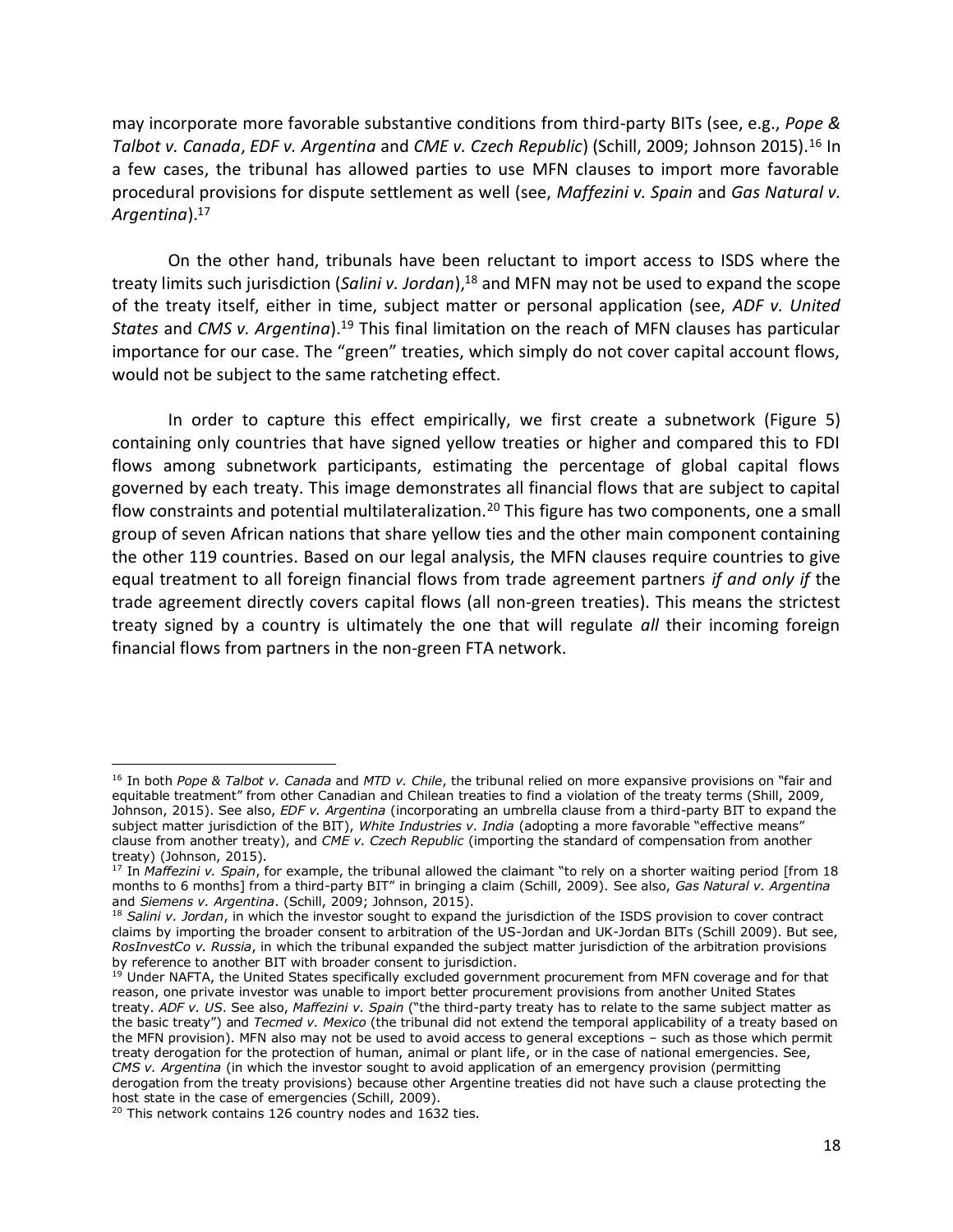

### **Figure 5. Subnetwork of Red and Bright Red Nodes**

Node color represents the most restrictive treaty signed by a country and tie color represents the most restrictive treaty that both countries have cosigned. Line thickness represents the volume of FDI flow.

In order to better understand this effect, Figure 6 provides an up-close view of the MFN effect on FDI flows among three partner countries. Bilateral ties between the countries are all yellow, meaning the most stringent treaty both parties are a member to is yellow. However, the EU and Morocco (MAR) have both signed more restrictive treaties with other partners. The EU's most restrictive treaty is orange and Morocco's is red, as represented by node color. Once a country signs a restrictive treaty, they agree to refrain from discriminating against foreign capital flows relative to domestic capital flows. This prevents them from implementing restrictions on either the inflow or outflow of foreign capital. In this illustration, once Morocco signs a red treaty with any country, other nations that have treaties with Morocco may be able to use the MFN clause to extend those benefits to their own financial flows. Egypt and Morocco have only signed a yellow treaty together, however, if Morocco tries to place limitations on the flows of Egyptian capital, Egypt can sue for red-level protections based on the MFN clause. Moroccan flows to Egypt, however, are still yellow, giving Egypt more flexibility to implement restrictions.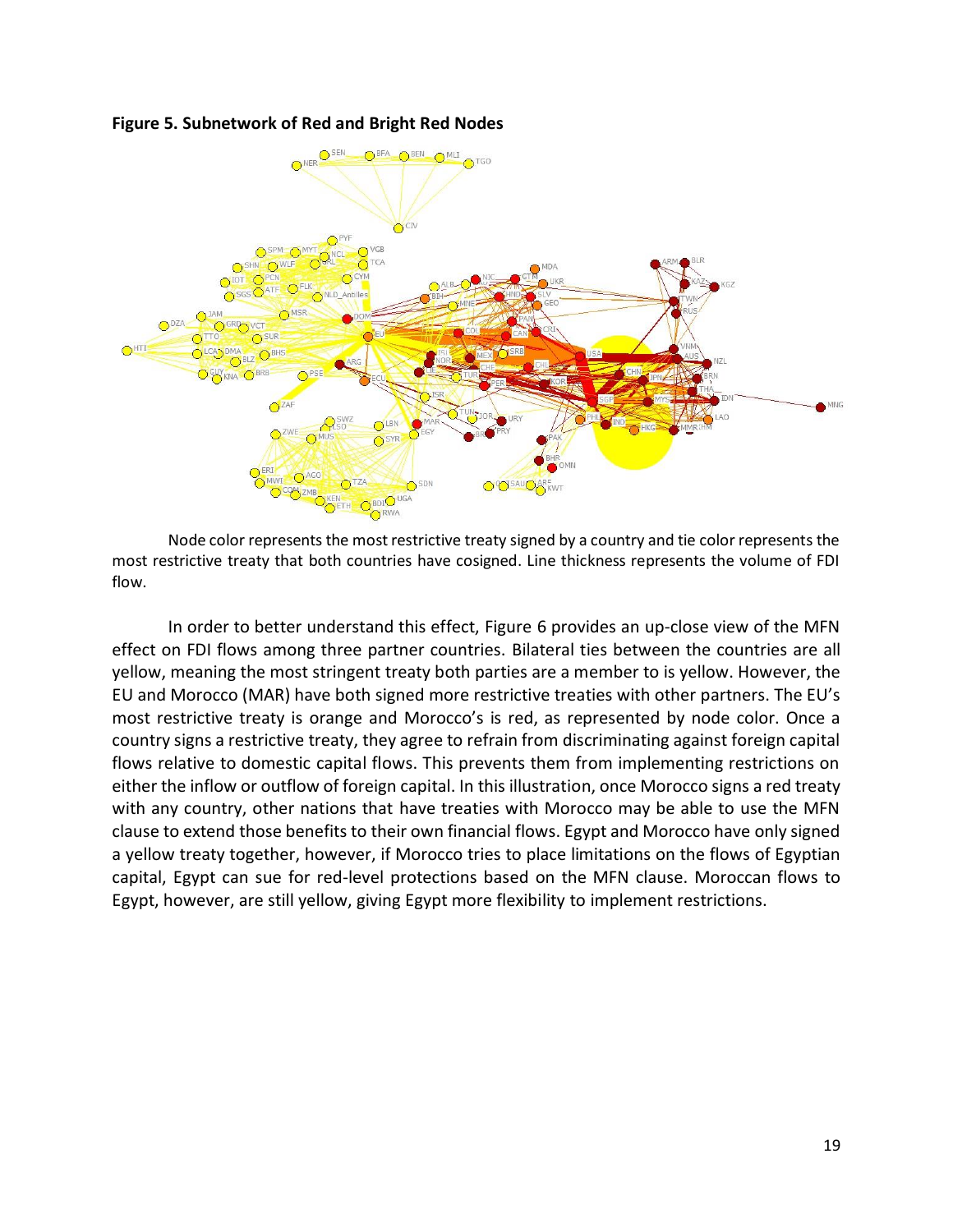# **Figure 6. The MFN Effect**



Using our network of bilateral FDI flows, we can track exactly which flows are governed under each treaty 'color'. Figure 7 shows exactly how much FDI is controlled by each level of restriction. Bilateral financial flows between FTA co-signers accounts for 40 percent of global FDI flows, 99 percent of which are governed by yellow or higher treaties.



**Figure 7. Overall FDI for FTA Participants**

We can also break these flows down even further by development level. Global FDI flows are almost entirely among developed nations. North-north flows account for 93 percent of global FDI. Next are north-south flows with six percent and south-north with one percent. South-south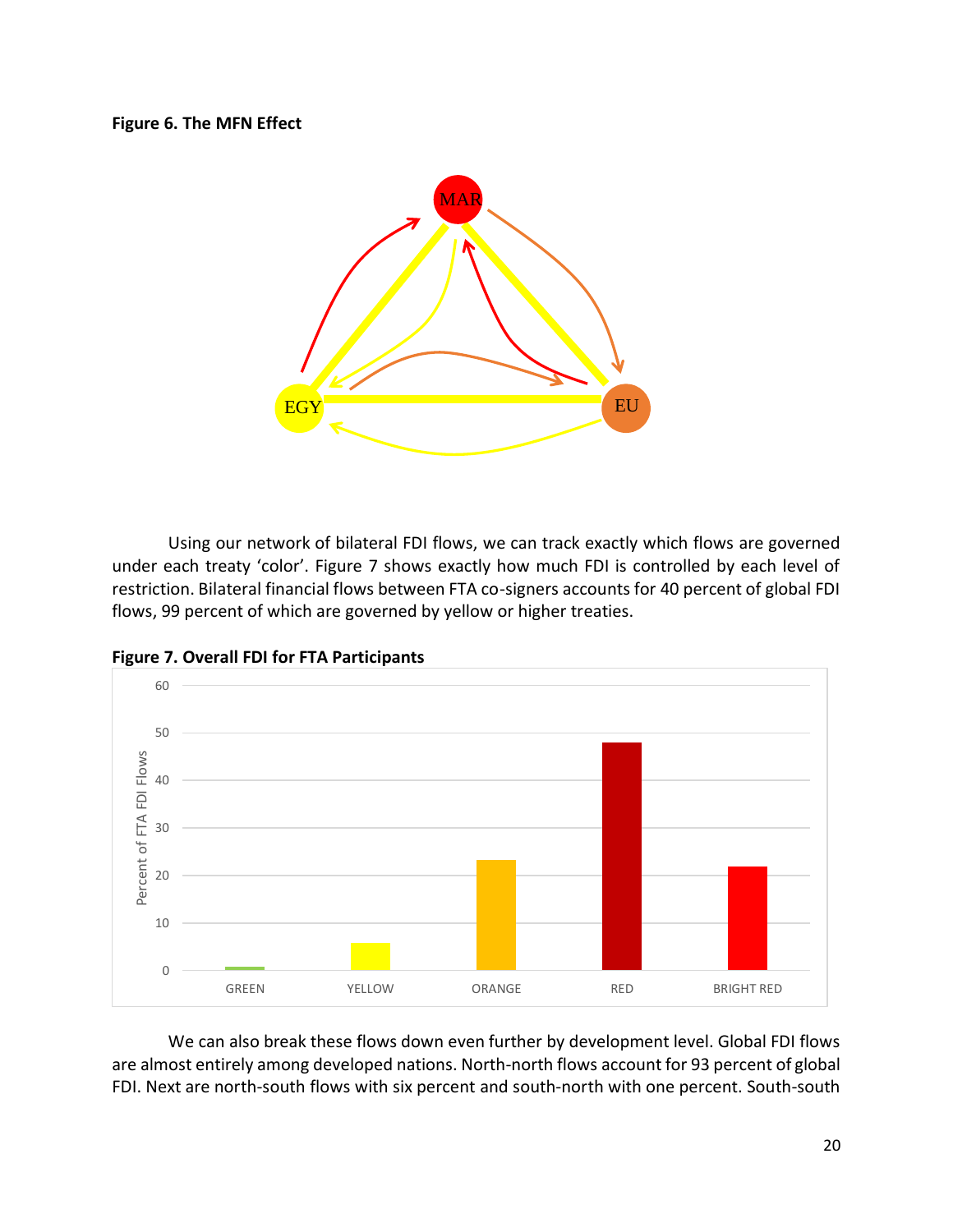ties are negligible overall. FTA regulated FDI flows follow a similar pattern. Figure 8 shows the percent of treaty regulated bilateral FDI flows among and between the global north and global south. **According to this chart, more than 90 percent of treaty-regulated FDI flows pass between developed countries and of those, a vast majority are governed by the most stringent treaties. Financial flows going from the global north to the global south are also heavily almost completely governed by red and bright red treaty commitments.**





*Time Trends*

Finally, we find that treaties in the world economy are increasingly providing fewer flexibilities. When we examine treaties over time, we see a clear trend toward more stringent treaties, mandating free capital flows along with other liberalizing commitments. Figure 9 shows the prevalence of orange, red and bright right treaties since 1961. If these trends continue into the future, the current low percentage of stringent treaties provides only time-limited policy flexibility for countries seeking to regulate their capital account.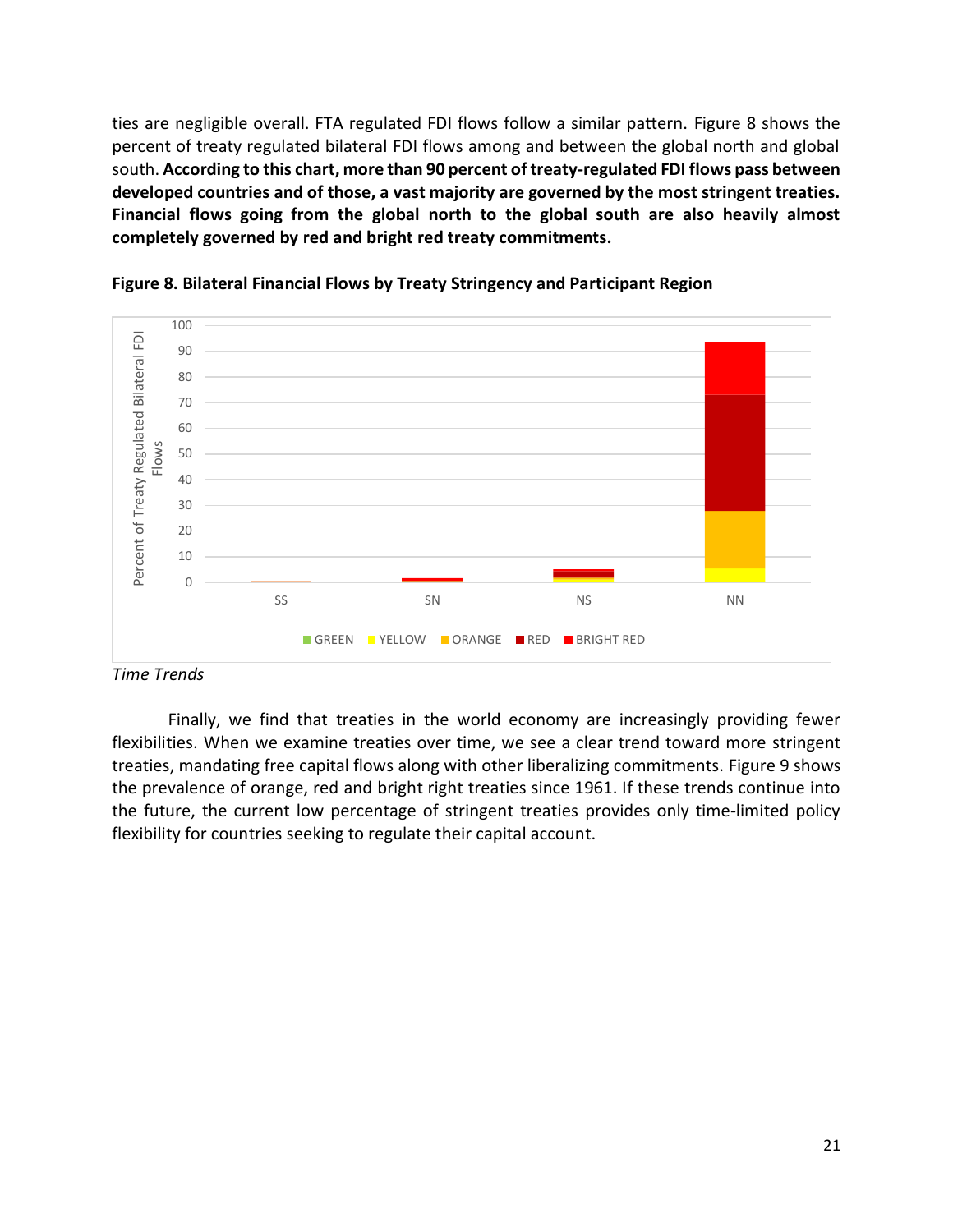**Figure 9. The Shrinking of Policy Space over Time**



A regression of treaty score by year found a strong statistical correlation, with treaty year explaining approximately 14 percent of score variation (Figure 10). This suggests that once more stringent treaties were introduced, they spread to other treaties throughout the network. Recent years has seen a slight slowdown in this trend, with Britain's exit from the EU and the U.S. withdrawal from the TPP. Despite this temporary slow-down, there is no evidence to suggest a substantial shift in trade treaty paradigm away from more stringent treaty standards. The Canada-EU Trade Agreement as well as the on-going ratification of the TPP by non-U.S. parties point toward a continuing trend toward broader and deeper economic integration in the rest of the world.

#### **Figure 10. Time Trend Regression**

| <b>Nobs</b>   | 281     |        |          |       |       |
|---------------|---------|--------|----------|-------|-------|
| R-Square      | 0.139   |        |          |       |       |
| Adj R-square  | 0.136   |        |          |       |       |
| F(279,1)      | 45.12   |        |          |       |       |
| Prob > F      | ი       |        |          |       |       |
|               |         |        |          |       |       |
|               | Coef    | SE.    |          | c.Sig | p.sig |
| Intercept     | 193.465 | 29.258 | $-6.612$ | 0.000 | 0.000 |
| 0.098<br>Year |         | 0.015  | 6.717    | 0.000 | 0.000 |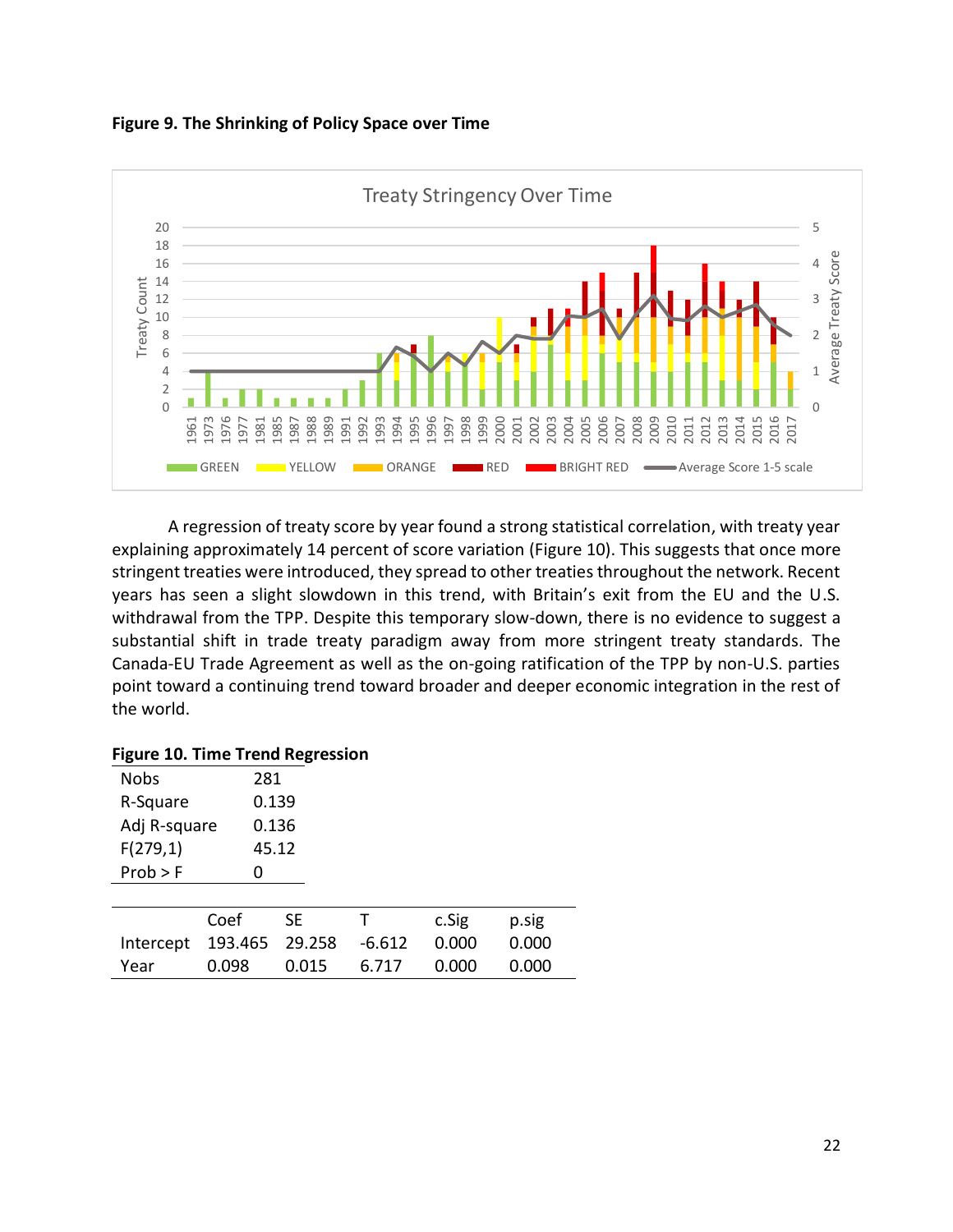#### **IV. Conclusion**

The international trade and investment treaty regime is increasingly restricting the policy space for regulating cross-border financial flows that is granted under the IMF Articles of Agreement and that have been recommitted to by the IMF and the scholarly community. Drawing on a new database that codes the different measures within trade and investment treaties, we created a composite index that measures the relative amount of policy space with for regulating capital flows within a treaty. We then examined the extent to which the international treaty system has relatively more or less policy space to prevent and mitigate financial crises.

While the vast majority of trade and investment treaties leave ample space to regulate capital flows, those tend to be older treaties and/or treaties among and between developing countries. Over time, treaties have become more and more stringent and, when weighted by their coverage of the world economy and capital flows, the most stringent treaties now effectively govern more than 68 percent of the world economy and 76 percent of FDI flows. MFN provisions allow countries with weaker protections for their exported capital to import higher standards under other treaties, further undermine much needed policy space for financial stability.

These new data provide ample means for further research as well. While we now know from this paper the depth and breadth of the lack of policy space in the world economy, this study in many ways can be a basis for others. The composite scores can be used as independent variables in a number of regression frameworks—to examine the extent to which treaty stringency has on a number of outcomes with respect to financial stability and beyond. Moreover, these data could be used as a dependent variable to determine what political and economic variables might explain the shrinking of policy space for cross-border financial regulations in the world economy.

This study has real implications for policy and future research. From a policy perspective, we have identified a major inconsistency across the global economic governance system. Whereas the IMF board, the G20, and the Bank for International Settlements have all reiterated the need for policy space to regulate capital flows within the space provided under the IMF Articles of Agreement, the international trade and investment system is increasingly taking away that policy space. The world economy lacks a global body to address inconsistencies across global treaty regimes. Whereas the IMF has recommended that new treaties have the proper policy space, even if such a recommendation was carried out, the world economy would still have hundreds of treaties (not including thousands of bilateral investment treaties) that do not permit trade and investment treaties. These inconsistencies could be addressed at the IMF, G20, and in the United Nations system.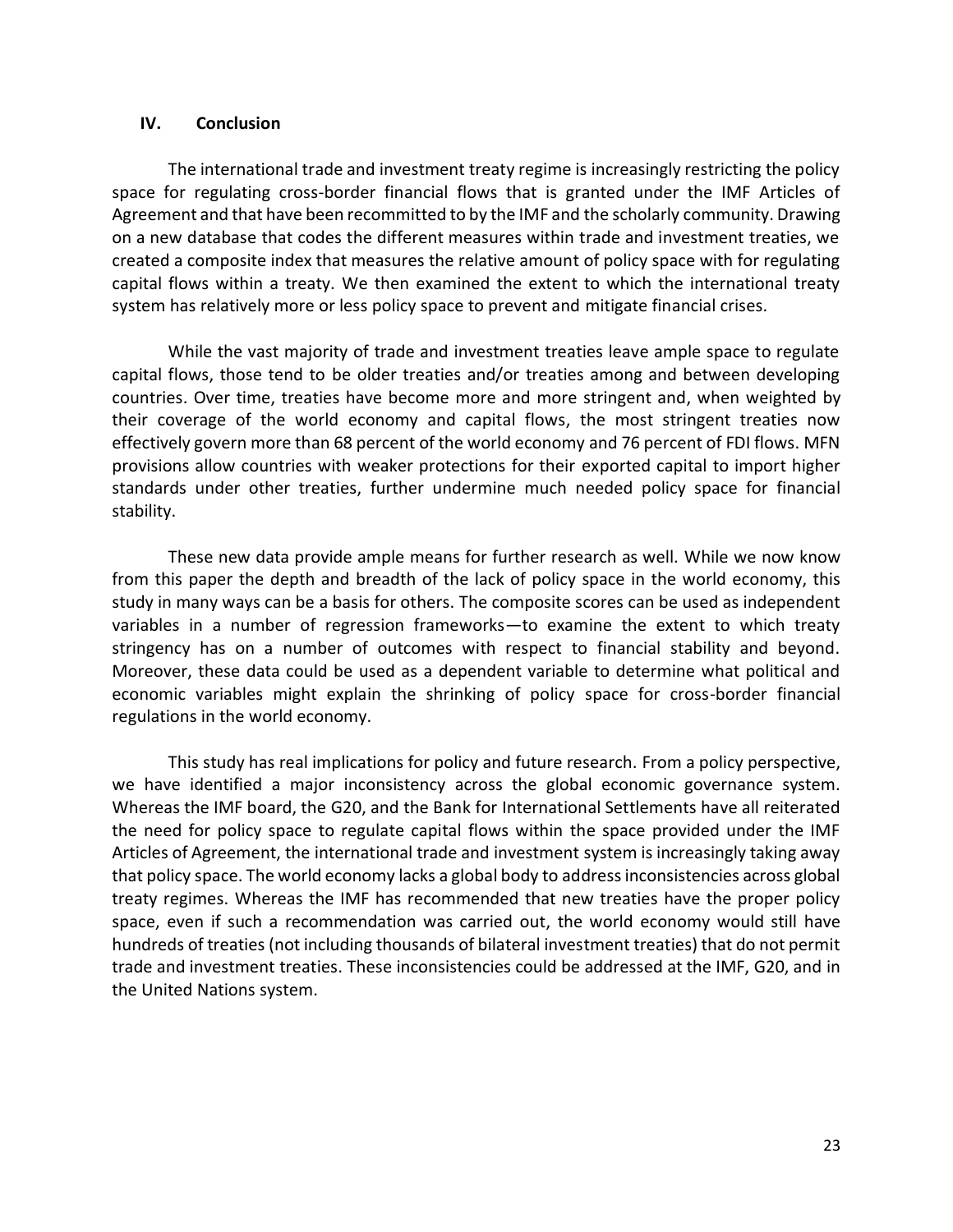# **Sources**

Abdelal, Rawi (2007), Capital Rules: The Construction of Global Finance . Cambridge, MA: Harvard University Press.

Bank for International Settlements (2009), Capital Flows and Emerging Market Economies, Committee on the Global Financial System, Bank for International Settlements.

Chwieroth, Jeffrey M. (2010), Capital Ideas: The IMF and the Rise of Financial Liberalization. Princeton: Princeton University Press.

Coelho, Bruno and Kevin P. Gallagher (2012), "The Effectiveness of Capital Controls: Evidence from Colombia and Thailand," International Review of Applied Economics, V27, N3, 386-404

Eckhard, Janeba (2017), "Regulatory Chill and the Effect of Investor State Dispute Settlements." Beiträge zur Jahrestagung des Vereins für Socialpolitik. Hamburg.

Gallagher, Kevin P. (2015), Ruling Capital: Emerging Markets and the Reregulation of Cross-Border Finance, Ithaca, Cornell University Press.

Gallagher, Kevin P (2005), *Putting Development First: The Importance of Policy Space in the WTO and International Financial Institutions*, London, Zed Books.

Group of 20 (2011), G20 Coherent Conclusions for the Management of Capital Flows Drawing on Country Experiences, Group of 20, Cannes, France, October 15, 2011.

Grabel, Ilene & Kevin P. Gallagher (2015), 'Capital controls and the global financial crisis: An introduction', *Review of International Political Economy*, 22:1, 1-6,

Hagan, Sean (2000), "Transfer of Funds." UNCTAD Series on International Investment Agreements. New York and Geneva: United Nations Conference on Trade and Devel-opment. Accessed at http://unctad.org/en/docs/psiteiitd20.en.pdf

Hofmann Claudia, Alberto Osnago and Michele Ruta, (2017), "Horizontal Depth: A New Database on the Content of Preferential Trade Agreements". Policy Research Working Paper; no. WPS 7981. Washington, D.C.: World Bank Group.

Ikenson, Daniel (2014), A Compromise to Advance the Trade Agenda: Purge Negotiations of Investor-State Dispute Settlement, Cato Institute, Free Trade Bulletin. https://www.cato.org/publications/free-trade-bulletin/compromise-advance-trade-agendapurge-negotiations-investor-state

International Monetary Fund (2012a), Liberalizing Capital Flows and Managing Outflows, Washington, IMF.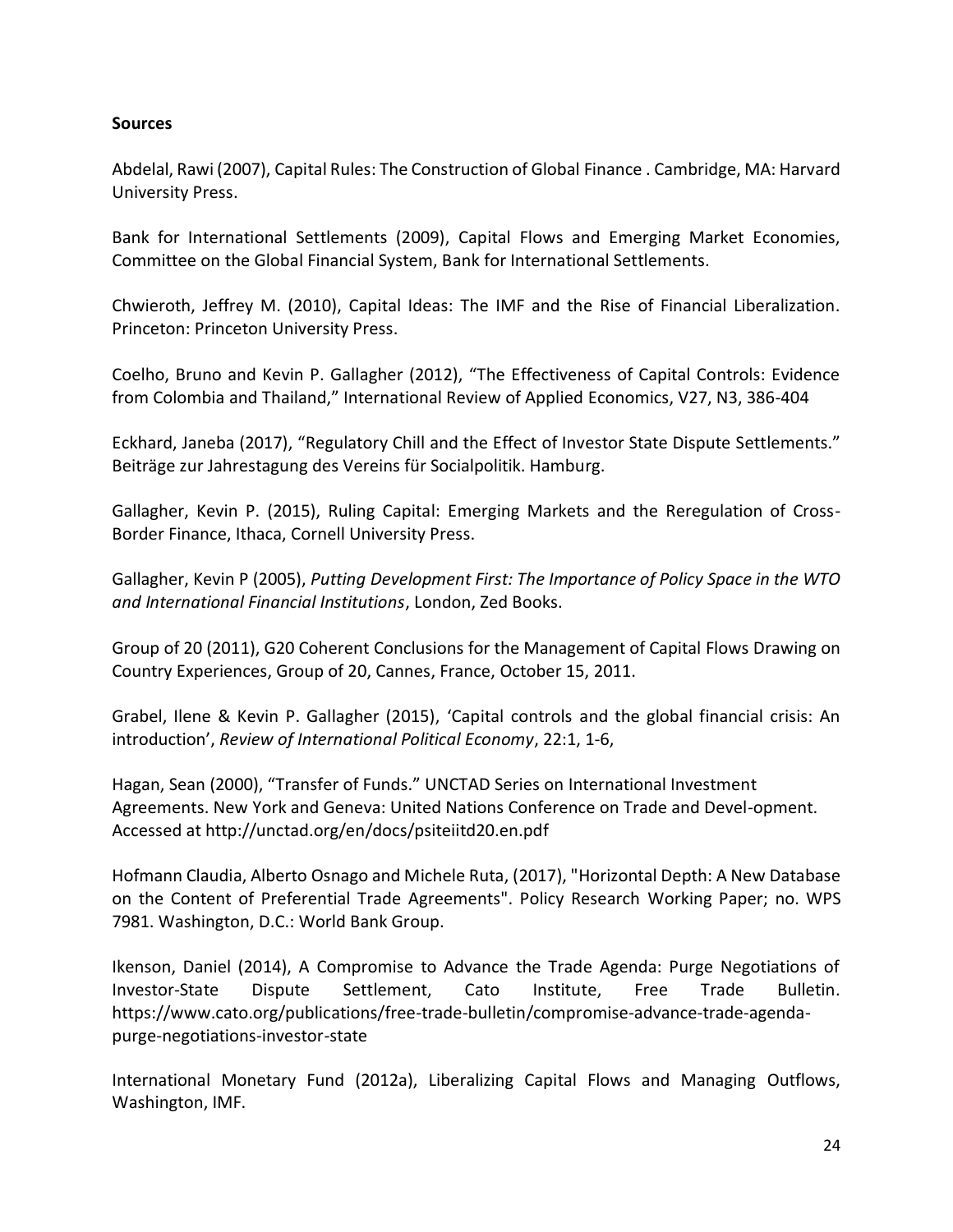International Monetary Fund (2012b), Institutional View on Capital Account Liberalization and the Management of Capital Flows. Washington, D.C.: International Monetary Fund.

Jeanne, Olivier, Arvind Subramanian, and John Williamson (2012), *Who Needs an Open Capital Account?* Washington, DC: Peterson Institute for International Economics.

Johnson, Lise (2015), "Ripe for Refinement: The State's Role in Interpretation of FET, MFN and Shareholder Rights." GEG Working Paper 2015/101. New York: University of Oxford Global Economic Governance Programme *with* Columbia University's Columbia Center for Sustainable Development. Available at [http://ccsi.columbia.edu/files/2015/05/GEG-WP\\_101-Ripe-for-](http://ccsi.columbia.edu/files/2015/05/GEG-WP_101-Ripe-for-Refinement-The-States-Role-in-Interpretation-of-FET-MFN-and-Shareholder-Rights-Lise-Johnson_0.pdf)[Refinement-The-States-Role-in-Interpretation-of-FET-MFN-and-Shareholder-Rights-Lise-](http://ccsi.columbia.edu/files/2015/05/GEG-WP_101-Ripe-for-Refinement-The-States-Role-in-Interpretation-of-FET-MFN-and-Shareholder-Rights-Lise-Johnson_0.pdf)[Johnson\\_0.pdf](http://ccsi.columbia.edu/files/2015/05/GEG-WP_101-Ripe-for-Refinement-The-States-Role-in-Interpretation-of-FET-MFN-and-Shareholder-Rights-Lise-Johnson_0.pdf)

Korinek, Anton (2011), "The New Economics of Prudential Capital Controls." *IMF Economic Review* 59(3): 523–61.

Magud, Nicolas E., Carmen Reinhart, and Kenneth Rogoff (2011), "Capital Controls: Myths and Realities." NBER Working Paper No. 16805. Cambridge, MA: National Bureau of Economic Research.

OECD (2018), OECD Code of Liberalisation of Capital Movements, Paris, OECD, [http://www.oecd.org/daf/inv/investment-policy/Code-capital-movements-EN.pdf.](http://www.oecd.org/daf/inv/investment-policy/Code-capital-movements-EN.pdf)

Ostry, J.D., Ghosh, A.R., Habermeier, K., Chamon, M., Qureshi, M.S. and Reinhardt, D.B.S. (2010), Managing Capital Inflows: the role of Controls. IMF staff position note. Washington, D.C.: International Monetary Fund, pp. 33-64.

Schill, Stephan W. (2009), *The Multilateralization of International Investment Law.* New York: Cambridge University Press.

Schultz, Thomas and Cédric Dupont (2015), "Investment Arbitration: Promoting the Rule of Law or Over-empowering Investors? A Quantitative Study." *The European Journal of International Law*, Vol. 25, no. 4.

Siegel, Deborah E. (2004), "Using Free Trade Agreements To Control Capital Account Restrictions: Summary Of Remarks On The relationship To The Mandate Of The IMF," *ILSA Journal of International & Comparative Law*: Vol. 10 : Iss. 2 , Article 3. Available at: https://nsuworks.nova.edu/ilsajournal/vol10/iss2/3

Siegel, Deborah (2013), "Capital Account Restrictions, Trade Agreements, and the IMF," *Capital Account Regulations and the Trading System: A Compatibility Review*, Kevin P. Gallagher and Leonardo Stanley (eds), Boston University Pardee Center for the Study of the Longer-Range Future.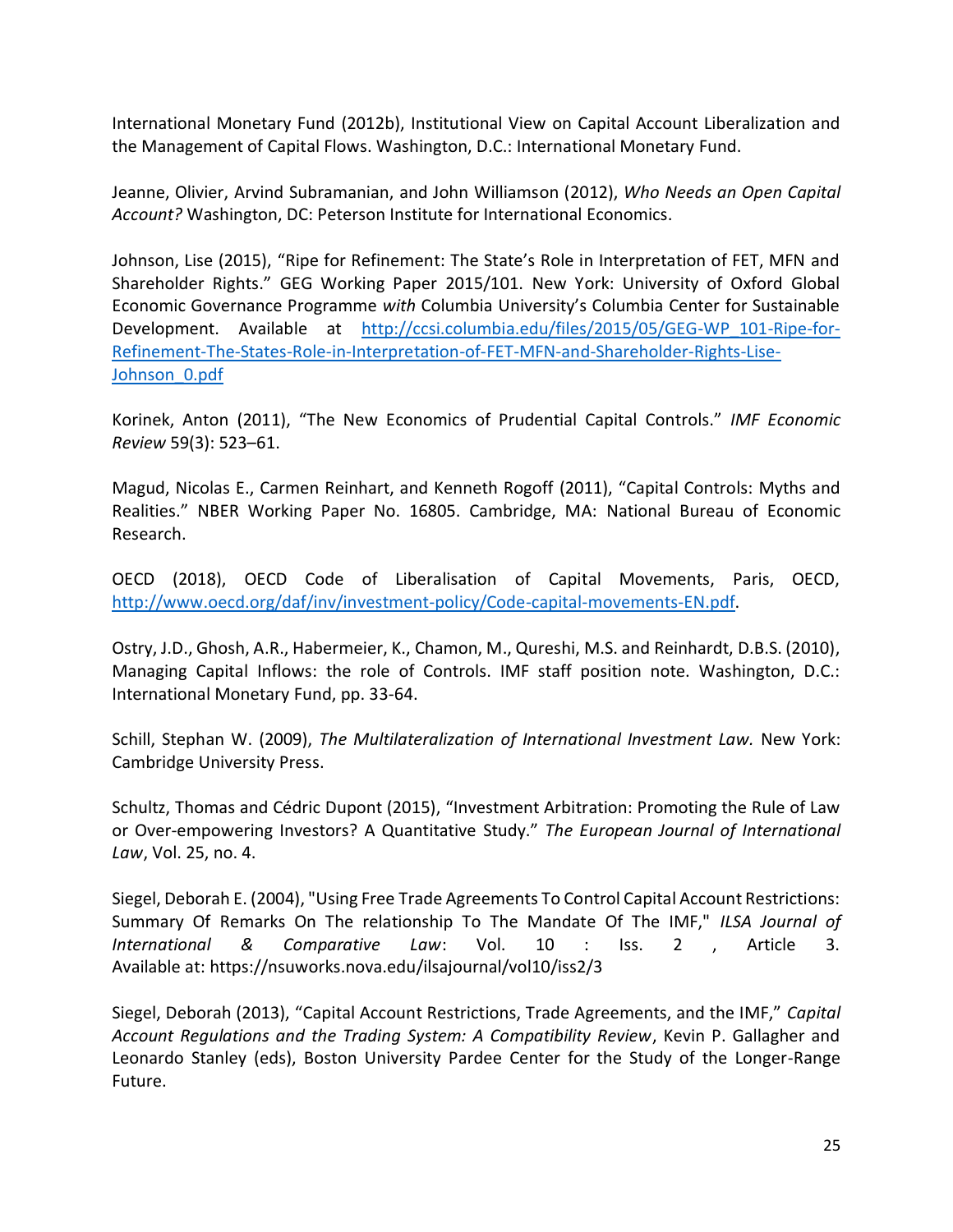Siegel, Deborah, Kevin P. Gallagher, and Rachel Thrasher (2018), World Bank – "Deep Integration" Database: Transfers and Capital Controls In Preferential Trade Agreements," Washington, World Bank.

Sweet, Alec Stone, Michael Yunsuck Chung, and Adam Saltzman (2017), "Arbitral Lawmaking and State Power: An Empirical Analysis of Investor-State Arbitration." *Journal of International Dispute Settlement*, Vol. 8, Issue 4, pp. 579-604.

Taylor, John B. (2003), Testimony during the Hearing before the Subcommittee on Domestic and International Monetary Policy, Trade and Technology of the Committee on Financial Services of the U.S. House of Representatives. 108<sup>th</sup> Congress, First Session (April 1, 2003). Washington, D.C. Available at https://ia601306.us.archive.org/6/items/gov.gpo.fdsys.CHRG-108hhrg89081/CHRG-108hhrg89081.pdf.

Thrasher, Rachel and Kevin P. Gallagher (2010), "21st Century Trade Agreements: Implications for Development Sovereignty." *Denver Journal of International Law and Policy*, vol. 38(2).

Tian, Yuan and Kevin P. Gallagher (2017), "Regulating Capital Flows in Emerging Markets: the IMF and the Global Financial Crisis," *Review of Development Finance* [Volume 7, Issue 2,](https://www.sciencedirect.com/science/journal/18799337/7/2) December 2017, Pages 95-106.

Tienhaara, Kyla (2011), "Regulatory Chill and the Threat of Arbitration: A View from Political Science" *in Evolution in Investment Treaty Law and Arbitration*, Chester Brown and Kate Miles, eds., Cambridge University Press.

Tucker, Todd (2013), The Looming GATS Conflict with Capital Controls, Capital Account Regulations and the Trading System: A Compatibility Review, Kevin P. Gallagher and Leonardo Stanley (eds), Pardee Center, Boston University.

Viterbo, Anna Maria (2012), *International Economic Law And Monetary Measures, Limitations to States' Sovereignty and Dispute Settlement,* London: Edward Elgar.

Wellhausen, Rachel L. (2016), "Recent Trends in Investor-State Dispute Settlement". *Journal of International Dispute Settlement*, Vol. 7, Issue 1, pp. 117-135. [https://academic.oup.com/jids/article/7/1/117/2357934.](https://academic.oup.com/jids/article/7/1/117/2357934)

World Bank (2019), The Content of Deep Trade Agreements Database," Washington, World Bank: <https://datacatalog.worldbank.org/dataset/content-deep-trade-agreements>

World Bank (2018), World Development Indicators, Washington, World Bank.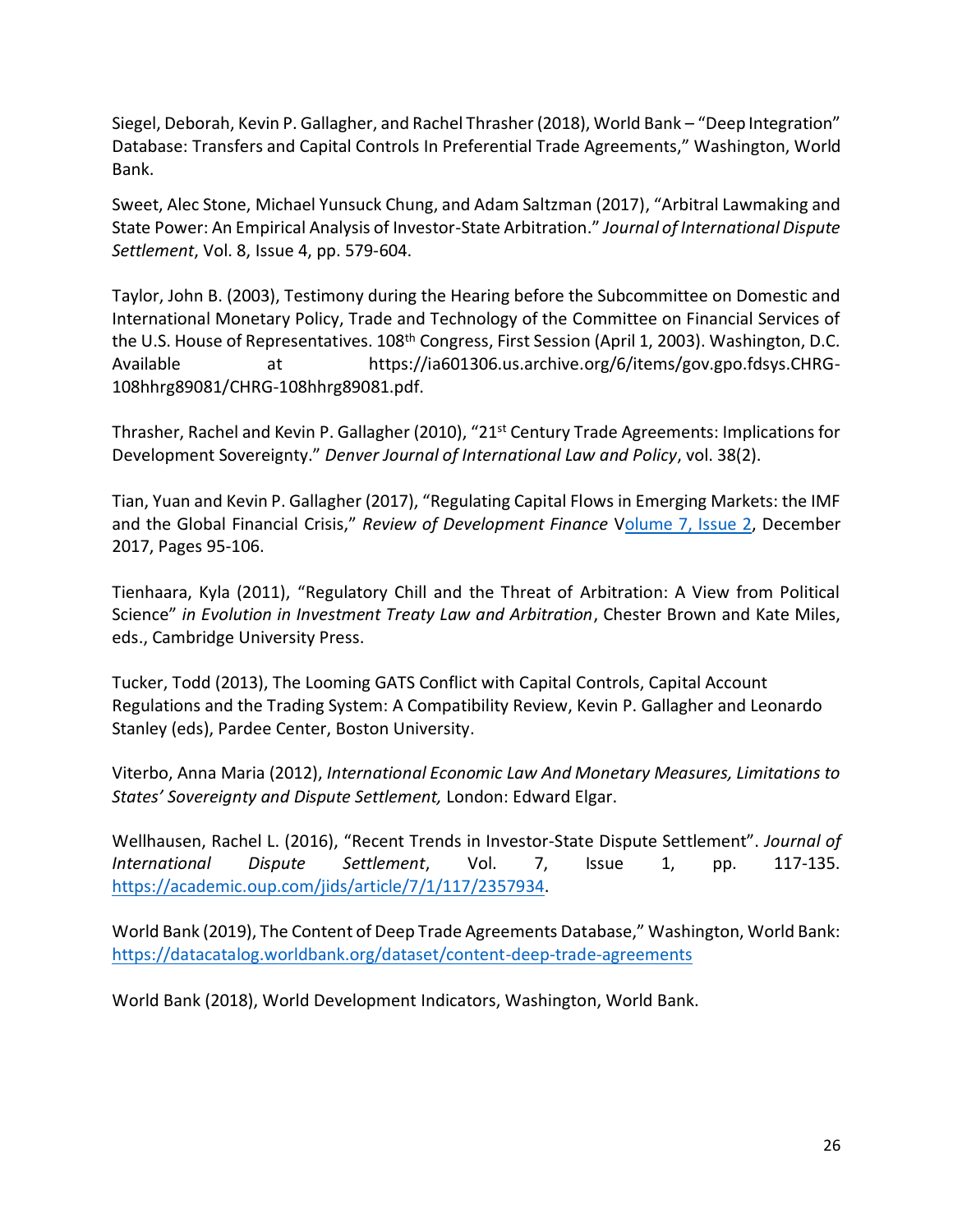**Case law**

*ADF Group Inc. v. United States of America* (2003), Award, ICSID Case No. ARB(AF)/00/1. Available at [https://www.italaw.com/sites/default/files/case-documents/ita0009.pdf.](https://www.italaw.com/sites/default/files/case-documents/ita0009.pdf)

*CMS Gas Transmission Company v. The Republic of Argentina*, Award. ICSID Case No. ARB/01/8. Available at [https://www.italaw.com/sites/default/files/case-documents/ita0184.pdf.](https://www.italaw.com/sites/default/files/case-documents/ita0184.pdf)

*EDF International S.A., SAUR International S.A. and León Participaciones Argentinas S.A. v. Argentine Republic* (2012), Award. ICSID Case No. ARB/03/23. Available at [https://www.italaw.com/sites/default/files/case-documents/ita1069.pdf.](https://www.italaw.com/sites/default/files/case-documents/ita1069.pdf)

*Gas Natural SDG, S.A. v. The Argentine Republic* (2005), Decision of the Tribunal on Preliminary Questions on Jurisdiction. ICSID Case No. ARB/03/10. Available at [https://www.italaw.com/sites/default/files/case-documents/ita0354.pdf.](https://www.italaw.com/sites/default/files/case-documents/ita0354.pdf)

*Emilio Agustín Maffezini v. The Kingdom of Spain* (2000), Decision of the Tribunal on Objections to Jurisdiction. ICSID Case No. ARB/97/7

*MTD Equity Sdn. Bhd. And MTD Chile S.A. v. Republic of Chile* (2004), Award. ICSID Case No. ARB/01/7. Available at https://www.italaw.com/sites/default/files/casedocuments/ita0544.pdf.

*Phillip Morris Asia Ltd. v. The Commonwealth of Australia* (2015), Award on Jurisdiction and Admissibility. UNCITRAL PCA Case 2012-12. Available at [https://www.italaw.com/sites/default/files/case-documents/italaw7303\\_0.pdf.](https://www.italaw.com/sites/default/files/case-documents/italaw7303_0.pdf)

*Pope & Talbot v. Canada* (2001), Award on the Merits of Phase 2. NAFTA. Available at https://www.italaw.com/sites/default/files/case-documents/ita0678.pdf.

*Rights of Nationals of the United States of American in Morocco* (France v. U.S.), Judgment, Aug. 27, 1952, ICJ Reports 1952, p. 192.

*RosInvestCo. UK, Ltd. v. The Russian Federation* (2010), Final Award. SCC Arbitration V (079/2005). Available at [https://www.italaw.com/sites/default/files/case-documents/ita0720.pdf.](https://www.italaw.com/sites/default/files/case-documents/ita0720.pdf)

*Salini Costruttori S.p.A. and Italstrade S.p.A. v. The Hashemite Kingdom of Jordan* (2002), Decision on Jurisdiction. ICSID Case No. ARB/02/13. Available at https://www.italaw.com/sites/default/files/case-documents/ita0735.pdf.

*Siemens A.G. v The Argentine Republic* (2004), Decision on Jurisdiction. ICSID Case No. ARB/02/8. Available at https://www.italaw.com/sites/default/files/case-documents/ita0788.pdf.